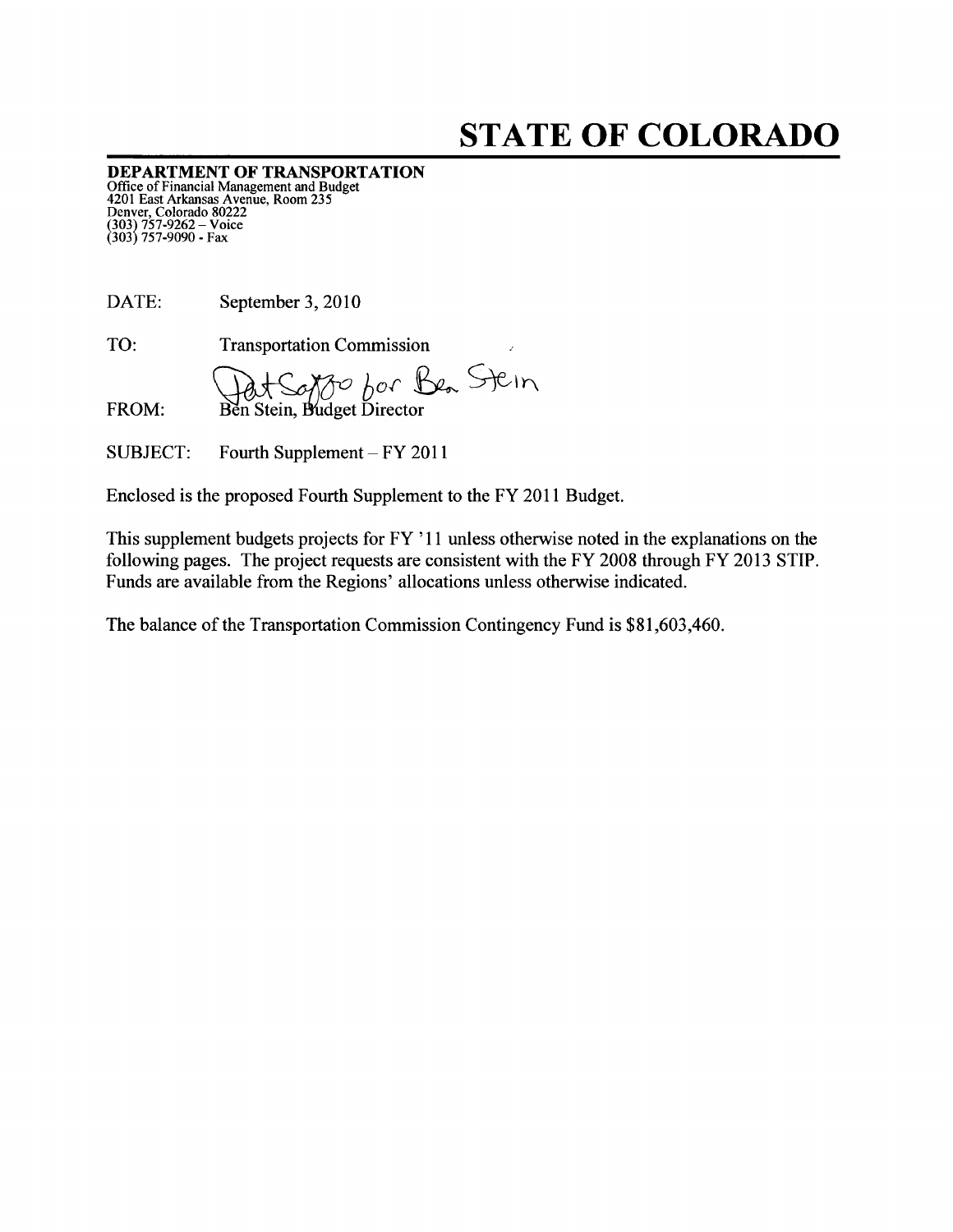Transportation Commission 4th Supplement of FY 2011 September 2010 Page 2 of 19

## SYSTEM QUALITY INVESTMENT CATEGORY

"Activities, programs, and projects that maintain the function and aesthetics of the existing transportation infrastructure"

## Budget actions requested:

## Region <sup>1</sup>

•  $$50,000$  - Regional Bridge Program - I-70 bridge rehabilitation for structures  $F-20-BE$ , F-20-BF, F-20-BQ, F-20-BR, F-21-S and F-21-T – These structures are located between mileposts 329.2 and 337.2 (Deer Trail) in Arapahoe and Elbert Counties. Funds are needed to supplement the design phase. Construction advertisement is scheduled for July 2011. (16756/1000076527)

| PO PNDOL REHABILITATION AT DEEN TRAIL - 19739<br>Current Budget Components by Phase, Funding Program, Fiscal Year |                           |                                          |                          |                                       |                                    |                   |                            |  |  |  |
|-------------------------------------------------------------------------------------------------------------------|---------------------------|------------------------------------------|--------------------------|---------------------------------------|------------------------------------|-------------------|----------------------------|--|--|--|
| <b>Phase</b><br>of Work                                                                                           | Funding<br>Program        | <b>Budget from</b><br><b>Prior Years</b> | <b>Budget</b><br>FY 2011 | <b>Total Budget</b><br><b>To-Date</b> | <b>Fourth Supplement</b><br>Action | Revised<br>Budget | <b>Expended</b><br>To-Date |  |  |  |
| Construction                                                                                                      | Federal-Aid               | \$17,823                                 | \$0                      | \$17.823                              | \$40,000                           | \$57,823          | \$26,028                   |  |  |  |
|                                                                                                                   | State HUTF                | \$27,177                                 | \$0 <sub>1</sub>         | \$27,177                              | \$10,000                           | \$37,177          | \$6,507                    |  |  |  |
|                                                                                                                   | <b>Total Construction</b> | \$45,000                                 | SO <sub>1</sub>          | \$45,000                              | \$50,000                           | \$95,000          | \$32,535                   |  |  |  |
| \$45,000<br><b>Total Project Budget</b>                                                                           |                           |                                          | S <sub>0</sub>           | \$45,000                              | \$50,000                           | \$95,000          | \$32,535                   |  |  |  |

| 1-70 BRIDGE REHABILITATION AT DEER TRAIL - 16756 |  |  |
|--------------------------------------------------|--|--|
|--------------------------------------------------|--|--|

• \$1,600,000 -  $FASTER Safety - SH 119 Main Street South - Additional funds are required$ due to an increase in the ROW cost estimate. Project was advertised on 08/26/20 10, and its bid letting is scheduled for 09/23/2010. (16357/1000081650)

|                             |                                     |                    |                | Current Budget Components by Phase, Funding Program, Fiscal Year |                          |               |                 |
|-----------------------------|-------------------------------------|--------------------|----------------|------------------------------------------------------------------|--------------------------|---------------|-----------------|
| Phase                       | Funding                             | <b>Budget from</b> | <b>Budget</b>  | <b>Total Budget</b>                                              | <b>Fourth Supplement</b> | Revised       | <b>Expended</b> |
| of Work                     | Program                             | <b>Prior Years</b> | FY 2011        | To-Date                                                          | Action                   | <b>Budget</b> | To-Date         |
| <b>ROW</b>                  | <b>State Gaming</b>                 | \$900,000          | 50             | \$900,000                                                        | \$1,600,000              | \$2,500,000   | \$892,614       |
|                             | <b>Total ROW</b>                    | \$900,000          | \$0            | \$900.000                                                        | \$1,600,000              | \$2,500,000   | \$892,614       |
| Design                      | <b>State HUTF</b>                   | \$100,000          | \$0            | \$100,000                                                        | 50                       | \$100,000     | \$0             |
|                             | <b>State Gaming</b>                 | \$2,940,000        | \$0            | \$2,940,000                                                      | \$0.                     | \$2,940,000   | \$2,756,459     |
|                             | Colorado Department of Health       | \$150,000          | S <sub>0</sub> | \$150,000                                                        | 50                       | \$150,000     | \$150,000       |
|                             | <b>Silver Dollar Metro District</b> | \$450,000          | \$0            | \$450,000                                                        | \$0                      | \$450,000     | \$450,000       |
|                             | <b>Total Design</b>                 | \$3,640,000        | S0             | \$3,640,000                                                      | SO I                     | \$3,640,000   | \$3,356,459     |
| <b>Construction</b>         | Federal-Aid                         | \$4,552,469        | \$618,000      | \$5,170,469                                                      | \$0                      | \$5,170,469   | \$0             |
|                             | Traffic MLOS                        | \$0                | \$250,000      | \$250,000                                                        | SO.                      | \$250,000     | \$0             |
|                             | <b>FASTER Safety</b>                | \$2,050,000        | \$942,000      | \$2,992,000                                                      | \$1,600,000              | \$4,592,000   | \$0             |
|                             | <b>State Gaming</b>                 | \$6,957,626        | \$0            | \$6,957,626                                                      | (1.600, 000)             | \$5,357,626   | \$0             |
|                             | Colorado Department of Health       | \$4,800,000        | \$0            | \$4,800,000                                                      | 50                       | \$4,800,000   | \$0             |
|                             | <b>Silver Dollar Metro District</b> | \$2,500,000        | \$0            | \$2,500,000                                                      | <b>SO</b>                | \$2,500,000   | \$0             |
|                             | <b>Total Construction</b>           | \$20,860,095       | \$1,810,000    | \$22,670,095                                                     | so                       | \$22,670,095  | S0              |
| <b>Total Project Budget</b> |                                     |                    |                |                                                                  |                          |               |                 |

### SH 119 MAIN STREET SOUTH - 16357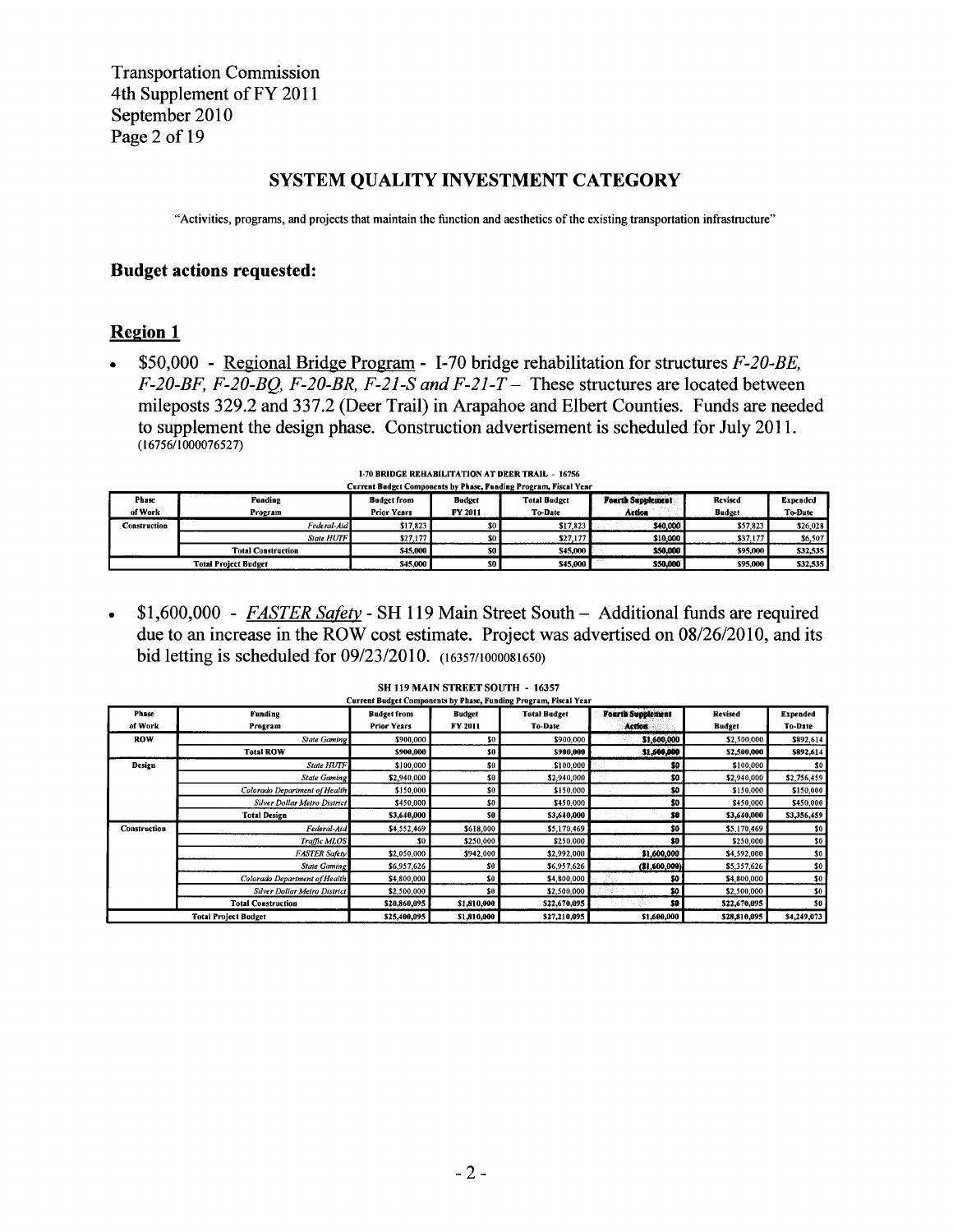**Transportation Commission** 4th Supplement of FY 2011 September 2010 Page 3 of 19

## **Region 2**

\$960,000 - Transfer from Surface Treatment Program to Maintenance for preventive maintenance work throughout the region. (P02-SUR-11/10000...and R24MS-010/10000...)

## **Region 3**

\$200,000 - Regional Bridge Program - I-70 bridge deck rehabilitation for structures  $\bullet$ H-01-AC, H-01-AD, H-01-AE, H-01-AP, H-02-FM, H-02-FN, H-02-FO, H-02-FP - These structures are located between mileposts 16 and 19 (Skippers Island) in Mesa County. Funds will establish the design phase. (18046/1000077356)

| Current Budget Components by Phase, Funding Program, Fiscal Year |                             |                    |                |                     |                          |               |                 |  |  |
|------------------------------------------------------------------|-----------------------------|--------------------|----------------|---------------------|--------------------------|---------------|-----------------|--|--|
| Phase                                                            | Funding                     | <b>Budget from</b> | <b>Budget</b>  | <b>Total Budget</b> | <b>Fourth Supplement</b> | Revised       | <b>Expended</b> |  |  |
| of Work                                                          | Program                     | <b>Prior Years</b> | FY 2011        | <b>To-Date</b>      | Action                   | <b>Budget</b> | <b>To-Date</b>  |  |  |
| <b>Design</b>                                                    | Federal-Aid                 | 50                 | \$0            |                     | \$160,000                | \$160,000     | SO.             |  |  |
|                                                                  | State HUTF                  | <b>SO</b> 1        | \$0            | ا 30                | \$40,000                 | \$40,000      | \$0             |  |  |
|                                                                  | <b>Total Design</b>         | SO.                | SO I           | SO <sub>1</sub>     | \$200,000                | \$200,000     | SO.             |  |  |
|                                                                  | <b>Total Project Budget</b> | \$0 <sub>1</sub>   | S <sub>0</sub> | SO I                | \$200,000                | \$200,000     | -so I           |  |  |

| I-70 Skippers Island Multiple Bridge Deck Rehabilitation - 18046    |  |  |
|---------------------------------------------------------------------|--|--|
| Connect Burbara Companies for Blogge, Royalton Burbaran, Bloggi Va. |  |  |

\$585,000 - Transfer from Maintenance to Surface Treatment Program - I-70: West Vail Pass  $\bullet$ project - Work will include resurfacing, barriers, expansion joints, pipe repair and replacement. Construction advertisement is scheduled for February 2011.  $(17766/10000...$  and P03-SUR-11/10000... and R38MS-010/77425)

| Current Budget Components by Phase, Funding Program, Fiscal Year |                             |                    |                  |                     |                          |                |             |  |  |  |
|------------------------------------------------------------------|-----------------------------|--------------------|------------------|---------------------|--------------------------|----------------|-------------|--|--|--|
| <b>Phase</b>                                                     | Funding                     | <b>Budget from</b> | <b>Budget</b>    | <b>Total Budget</b> | <b>Fourth Supplement</b> | <b>Revised</b> | Expended    |  |  |  |
| of Work                                                          | Program                     | <b>Prior Years</b> | FY 2011          | <b>To-Date</b>      | Action                   | <b>Budget</b>  | To-Date     |  |  |  |
| Design                                                           | Federal-Aid                 | \$205,000          | \$0              | \$205,000           | \$0                      | \$205,000      | \$68,990    |  |  |  |
|                                                                  | <b>FASTER Safety</b>        | \$125,000          | \$0              | \$125,000           | \$0                      | \$125,000      | \$12,569    |  |  |  |
|                                                                  | <b>Total Design</b>         | \$330,000          | SO.              | \$330,000           | SO.                      | \$330,000      | \$81,559    |  |  |  |
| <b>Utilities</b>                                                 | <b>State HUTF</b>           | \$200,000          | \$0              | \$200,000           | \$0                      | \$200,000      | \$0         |  |  |  |
|                                                                  | <b>Total Utilities</b>      | \$200,000          | \$0 <sub>1</sub> | \$200,000           | 50                       | \$200,000      | <b>SO</b> 1 |  |  |  |
| Construction                                                     | Federal-Aid                 | \$8,883,095        | \$0              | \$8,883,095         | \$0                      | \$8,883,095    | \$0         |  |  |  |
|                                                                  | State HUTF                  | \$856,073          | \$0              | \$856,073           | \$0                      | \$856,073      | \$0         |  |  |  |
|                                                                  | MLOS transfer               | \$0                | \$0              | S0                  | \$585,000                | \$585,000      | \$0         |  |  |  |
|                                                                  | <b>FASTER Safety</b>        | \$2,700,000        | \$0              | \$2,700,000         | 50                       | \$2,700,000    | \$0         |  |  |  |
|                                                                  | <b>Total Construction</b>   | \$12,439,168       | SO <sub>1</sub>  | \$12,439,168        | \$585,000                | \$13,024,168   | SO.         |  |  |  |
|                                                                  | <b>Total Project Budget</b> | \$12,969,168       | 50 <sub>1</sub>  | \$12,969,168        | \$585,000                | \$13,554,168   | \$81,559    |  |  |  |

### I-70 West Vail Pass Improvements Phase I - 17766

\$2,500,000 - Federal Public Lands Highways - US 40: Maybell, SH 13, and SH  $64$  – Chip  $\bullet$ seal - The Federal share for these funds is 100%. Construction advertisement is scheduled for October 2010. (17969/1000077433)

| Current Budget Components by Phase, Funding Program, Fiscal Year |                               |                    |                |                     |                          |                |                 |  |  |  |
|------------------------------------------------------------------|-------------------------------|--------------------|----------------|---------------------|--------------------------|----------------|-----------------|--|--|--|
| <b>Phase</b>                                                     | Funding                       | <b>Budget from</b> | <b>Budget</b>  | <b>Total Budget</b> | <b>Fourth Supplement</b> | <b>Revised</b> | <b>Expended</b> |  |  |  |
| of Work                                                          | Program                       | <b>Prior Years</b> | FY 2011        | <b>To-Date</b>      | Action                   | <b>Budget</b>  | To-Date         |  |  |  |
| Construction                                                     | Federal-Aid                   | <b>SO</b>          | \$1,034,875    | \$1,034,875         | SO I                     | \$1,034,875    |                 |  |  |  |
|                                                                  | Federal Public Lands Highways | SO I               | \$215,125      | \$215,125           | \$2,500,000              | \$2,715,125    |                 |  |  |  |
|                                                                  | <b>State HUTF</b>             | \$0 <sub>1</sub>   | S <sub>0</sub> | \$0 <sub>1</sub>    |                          |                |                 |  |  |  |
|                                                                  | <b>Total Construction</b>     | \$0                | \$1,250,000    | \$1,250,000         | \$2,500,000              | \$3,750,000    | S0              |  |  |  |
|                                                                  | <b>Total Project Budget</b>   | 50 <sub>1</sub>    | \$1,250,000    | \$1,250,000         | \$2,500,000              | \$3,750,000    | <b>SO</b>       |  |  |  |

## US 40 Maybell & SH13/64 Meeker - 17969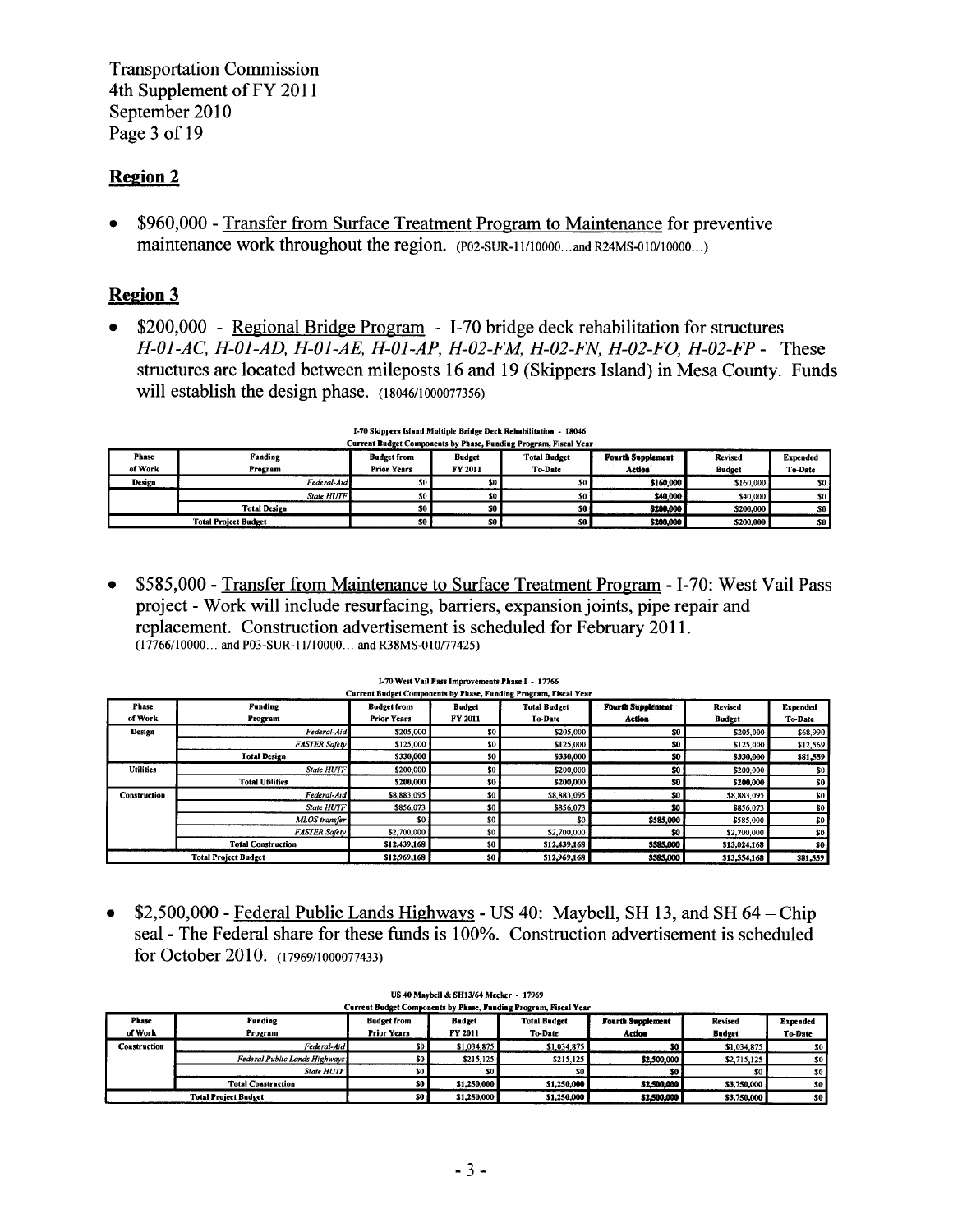Transportation Commission 4th Supplement of FY 2011 September 2010 Page 4 of 19

## Region 6

- \$300,000 Transfer City and County of Denver funding to the Bridge Enterprise SH 30 (Havana) over Cherry Creek - (16726/10000... and 18081/10000...)
- $$14,578,758$  Regional Bridge Program I-25/BRONCO Arch Bridge ( $F$ -16-DP) Bridge replacement -Construction advertisement is scheduled for January 2011. (16212/1000078054)

| Current Budget Components by Phase, Funding Program, Fiscal Year |                                   |                    |                  |                     |                          |               |                 |  |  |
|------------------------------------------------------------------|-----------------------------------|--------------------|------------------|---------------------|--------------------------|---------------|-----------------|--|--|
| <b>Phase</b>                                                     | Funding                           | <b>Budget from</b> | <b>Budget</b>    | <b>Total Budget</b> | <b>Fourth Supplement</b> | Revised       | <b>Expended</b> |  |  |
| of Work                                                          | Program                           | <b>Prior Years</b> | FY 2011          | To-Date             | Action                   | <b>Budget</b> | To-Date         |  |  |
| Design                                                           | Federal-Aid                       | \$1,566,400        | \$0              | \$1,566,400         | \$0                      | \$1,566,400   | \$1,022,741     |  |  |
|                                                                  | <b>State HUTF</b>                 | \$391,600          | S <sub>0</sub>   | \$391,600           | 50                       | \$391.600     | \$158,156       |  |  |
|                                                                  | <b>Total Design</b>               | \$1,958,000        | SO I             | \$1,958,000         | S0                       | \$1,958,000   | \$1,180,897     |  |  |
| <b>Construction</b>                                              | Federal-Aid                       | \$1,412,842        | <b>SO</b>        | \$1,412,842         | \$4,506,386              | \$5,919,228   | SO.             |  |  |
|                                                                  | <b>Federal-Aid Special Bridge</b> | \$0                | SO 1             | \$0                 | \$7,465,758              | \$7,465,758   | \$0             |  |  |
|                                                                  | State HUTF                        | \$441,400          | \$0 <sub>1</sub> | \$441,400           | \$1,126,597              | \$1,567,997   | \$0             |  |  |
|                                                                  | HB1310                            | \$12,992,000       | 50 <sub>1</sub>  | \$12,992,000        | \$1,480,017              | \$14,472,017  | \$0             |  |  |
|                                                                  | <b>Total Construction</b>         | \$14,846,242       | SO               | \$14,846,242        | \$14,578,758             | \$29,425,000  | SO.             |  |  |
|                                                                  | <b>Total Project Budget</b>       | \$16,804.242       | so l             | \$16,804,242        | \$14,578,758             | \$31,383,000  | \$1,180,897     |  |  |

## 1-25/BRONCO ARCH BRIDGE REPLACEMENT - 16212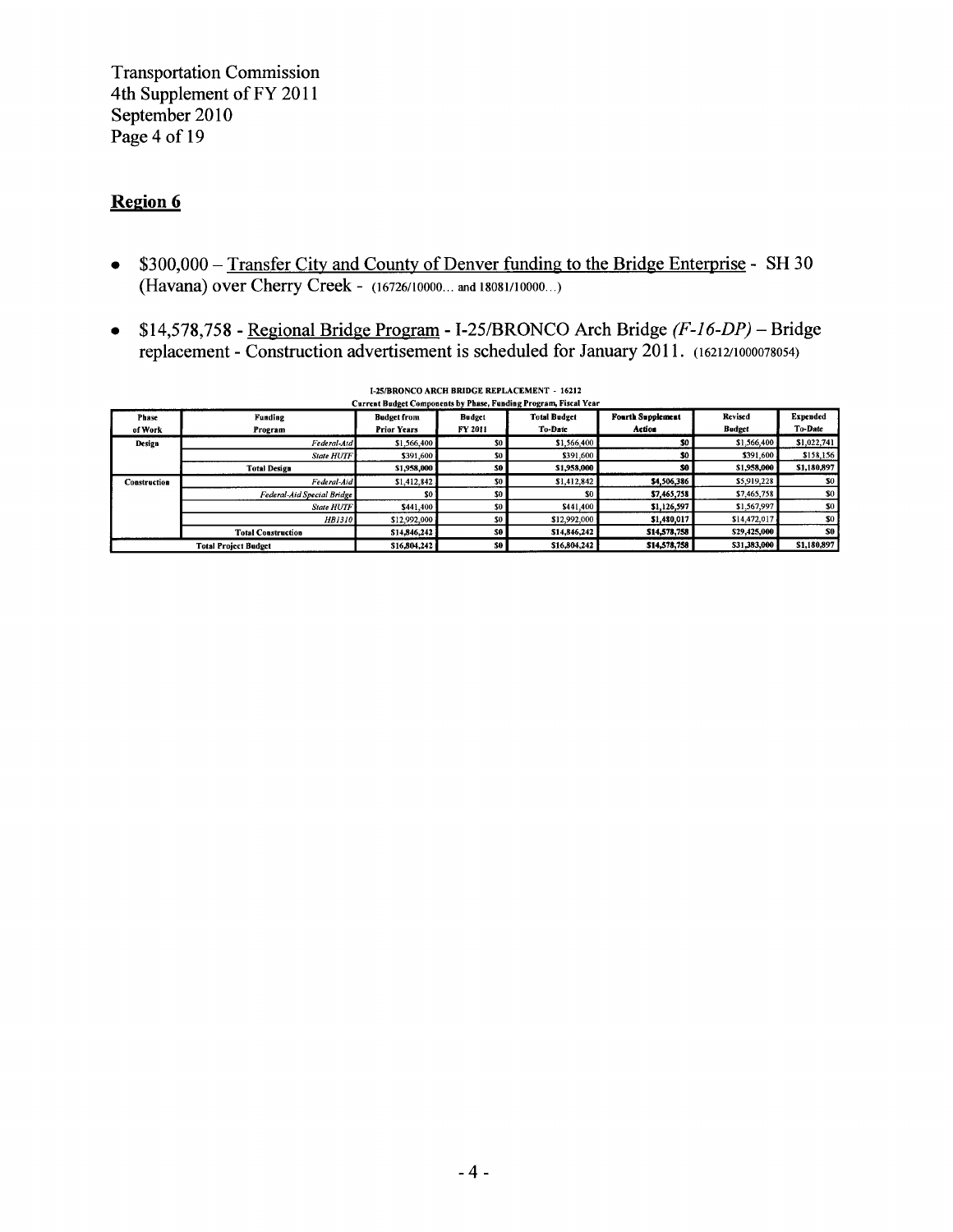Transportation Commission 4th Supplement of FY 2011 September 2010 Page 5 of 19

## MOBILITY INVESTMENT CATEGORY

"Programs, services, and projects that provide for the movement of people, goods, and information."

Budget actions requested: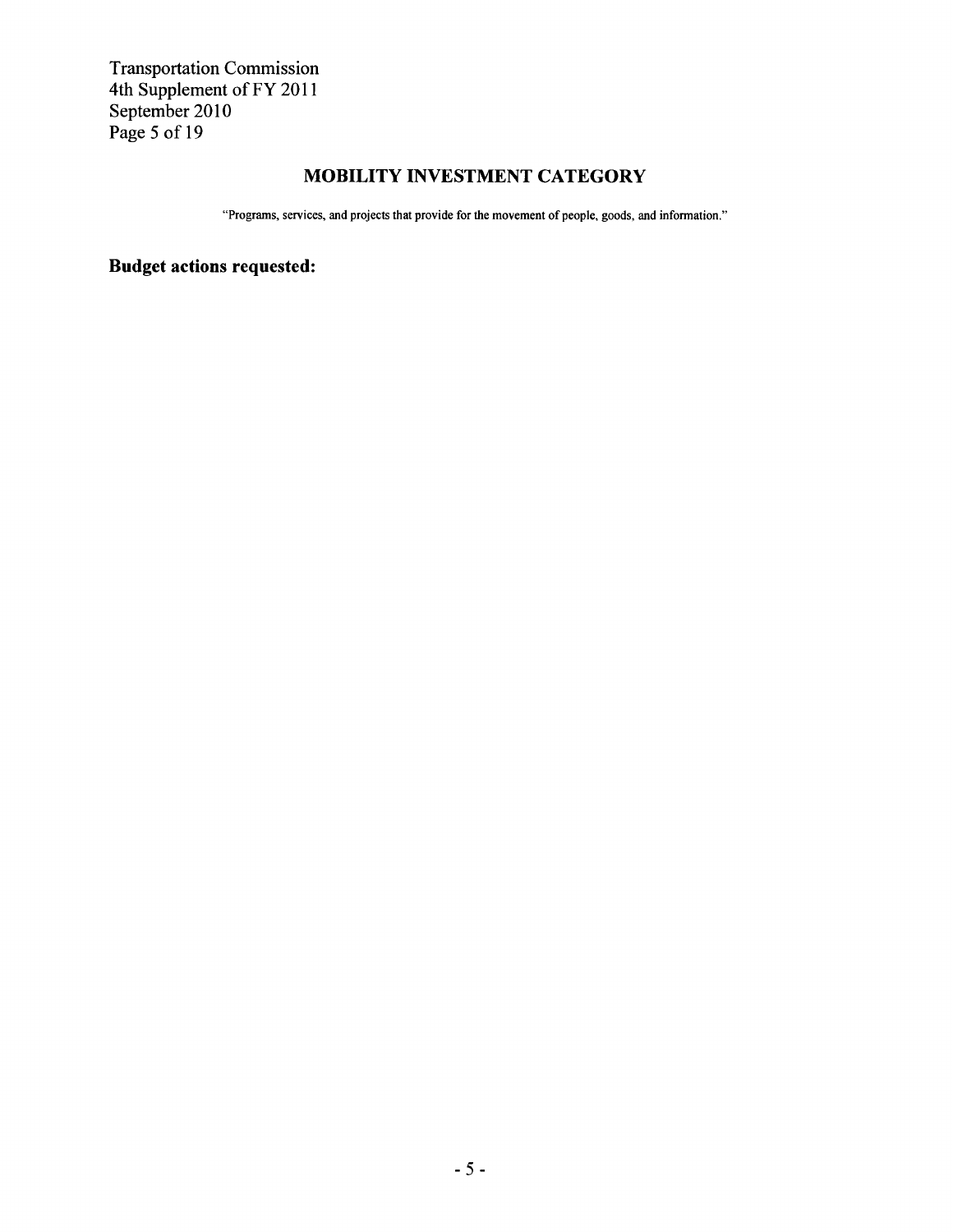Transportation Commission 4th Supplement of FY 2011 September 2010 Page 6 of 19

## SAFETY INVESTMENT CATEGORY

"Services, programs, and projects that reduce fatalities, injuries, and property damage for all users of the system"

## Budget actions requested:

## Region 2

• \$150,000 -Regional Priority Program - US 50A at SH 45 in Pueblo -Establish the design phase of work for the model and design of intersection improvements. (18004/1000074586)

|                                     | Current Budget Components by Phase, Funding Program, Fiscal Year |                                          |                          |                                       |                                    |                                 |                            |  |  |  |
|-------------------------------------|------------------------------------------------------------------|------------------------------------------|--------------------------|---------------------------------------|------------------------------------|---------------------------------|----------------------------|--|--|--|
| <b>Phase</b><br>of Work             | Funding<br>Program                                               | <b>Budget from</b><br><b>Prior Years</b> | <b>Budget</b><br>FY 2011 | <b>Total Budget</b><br><b>To-Date</b> | <b>Fourth Supplement</b><br>Action | <b>Revised</b><br><b>Budget</b> | <b>Expended</b><br>To-Date |  |  |  |
| Design                              | Federal-Aid                                                      | \$0 <sub>1</sub>                         | \$0                      | SO 1                                  | \$124,185                          | \$124,185                       | \$0 <sub>1</sub>           |  |  |  |
|                                     | <b>State HUTF</b>                                                | <b>\$0</b>                               | \$0 <sub>1</sub>         | 80.                                   | \$25,815                           | \$25,815                        | \$0                        |  |  |  |
|                                     | <b>Total Design</b>                                              | <b>SO</b> 1                              | SO I                     | SO L                                  | \$150,000                          | \$150,000                       | SO.                        |  |  |  |
| SO  <br><b>Total Project Budget</b> |                                                                  |                                          | -so L                    | SO I                                  | \$150,000                          | \$150,000                       | SO I                       |  |  |  |

DESIGN FOR IMPROVEMENT AT SH45/USSOA - 18004

• \$1,000,000 - FASTER Safety - SH 69 Widening south of Westcliffe - This project was originally allocated \$1,000,000 of FASTER Safety, and another \$1 million of Regional Priority Program (RPP) funding was planned to supplement the project's construction budget. However, the region has since "redistributed" its funding allotments, designating an additional \$1 million of FASTER Safety to the SH 69 project in lieu of the planned RPP, which will be budgeted to another project. Construction advertisement is scheduled for June 2011. (18021/1000080337)

| Phase<br>of Work | Funding<br>Program          | <b>Budget from</b><br><b>Prior Years</b> | <b>Budget</b><br>FY 2011 | <b>Total Budget</b><br>To-Date | <b>Fourth Supplement</b><br>Action | Revised<br><b>Budget</b> | Expended<br>To-Date |
|------------------|-----------------------------|------------------------------------------|--------------------------|--------------------------------|------------------------------------|--------------------------|---------------------|
| <b>ROW</b>       | <b>FASTER Safety</b>        | \$0                                      | \$5,000                  | \$5,000                        | \$0                                | \$5,000                  | \$0                 |
|                  | <b>Total ROW</b>            | S <sub>0</sub>                           | \$5,000                  | \$5,000                        | \$0                                | \$5,000                  | \$0                 |
| <b>Utilities</b> | <b>FASTER Safety</b>        | \$0                                      | \$3,000                  | \$3,000                        | \$0                                | \$3,000                  | \$0                 |
|                  | <b>Total Utilities</b>      | SO I                                     | \$3,000                  | \$3,000                        | \$0                                | \$3,000                  | S <sub>0</sub>      |
| Design           | <b>FASTER Safety</b>        | \$0                                      | \$92,000                 | \$92,000                       | \$0                                | \$92,000                 | \$0                 |
|                  | <b>Total Design</b>         | SO                                       | \$92,000                 | \$92,000                       | \$0                                | \$92,000                 | 50                  |
| Construction     | <b>FASTER Safety</b>        | \$0                                      | \$900,000                | \$900,000                      | \$1,000,000                        | \$1,900,000              | \$0                 |
|                  | <b>Total Construction</b>   | <b>SO</b>                                | \$900,000                | \$900,000                      | \$1,000,000                        | \$1,900,000              | \$0                 |
|                  | <b>Total Project Budget</b> | S <sub>0</sub>                           | \$1,000,000              | \$1,000,000                    | \$1,000,000                        | \$2,000,000              | 50                  |

#### SH 69 WIDENING SOUTH OF WESTCLIFFE - 18021 Current Bodget Components by Phase, Funding Program, Fiscal Year

• \$1,300,000 - Federal Earmarks (CO038) - US 50 / SH 71 in Rocky Ford - Drainage improvements in Rocky Ford and minor intersection improvements at US 50 - Construction advertisement is scheduled for October 2010. (17809/1000082136)

| Current Budget Components by Phase, Funding Program, Fiscal Year |                           |                    |                |                     |                          |               |                 |  |  |  |
|------------------------------------------------------------------|---------------------------|--------------------|----------------|---------------------|--------------------------|---------------|-----------------|--|--|--|
| Phase                                                            | Funding                   | <b>Budget from</b> | <b>Budget</b>  | <b>Total Budget</b> | <b>Fourth Supplement</b> | Revised       | <b>Expended</b> |  |  |  |
| of Work                                                          | Program                   | <b>Prior Years</b> | FY 2011        | To-Date             | Action                   | <b>Budget</b> | To-Date         |  |  |  |
| Construction                                                     | Federal Earmarks          | \$0                | \$0            | 50 1                | \$1,300,000              | \$1,300,000   | -so 1           |  |  |  |
|                                                                  | <b>Total Construction</b> | 50 <sub>1</sub>    | SO I           | so l                | \$1,300,000              | \$1,300,000   | 50              |  |  |  |
| <b>Total Project Budget</b>                                      |                           | S <sub>0</sub>     | S <sub>0</sub> | so i                | \$1,300,000              | \$1,300,000   | \$0             |  |  |  |

### US5OSH7I ROCKY FORD - 17509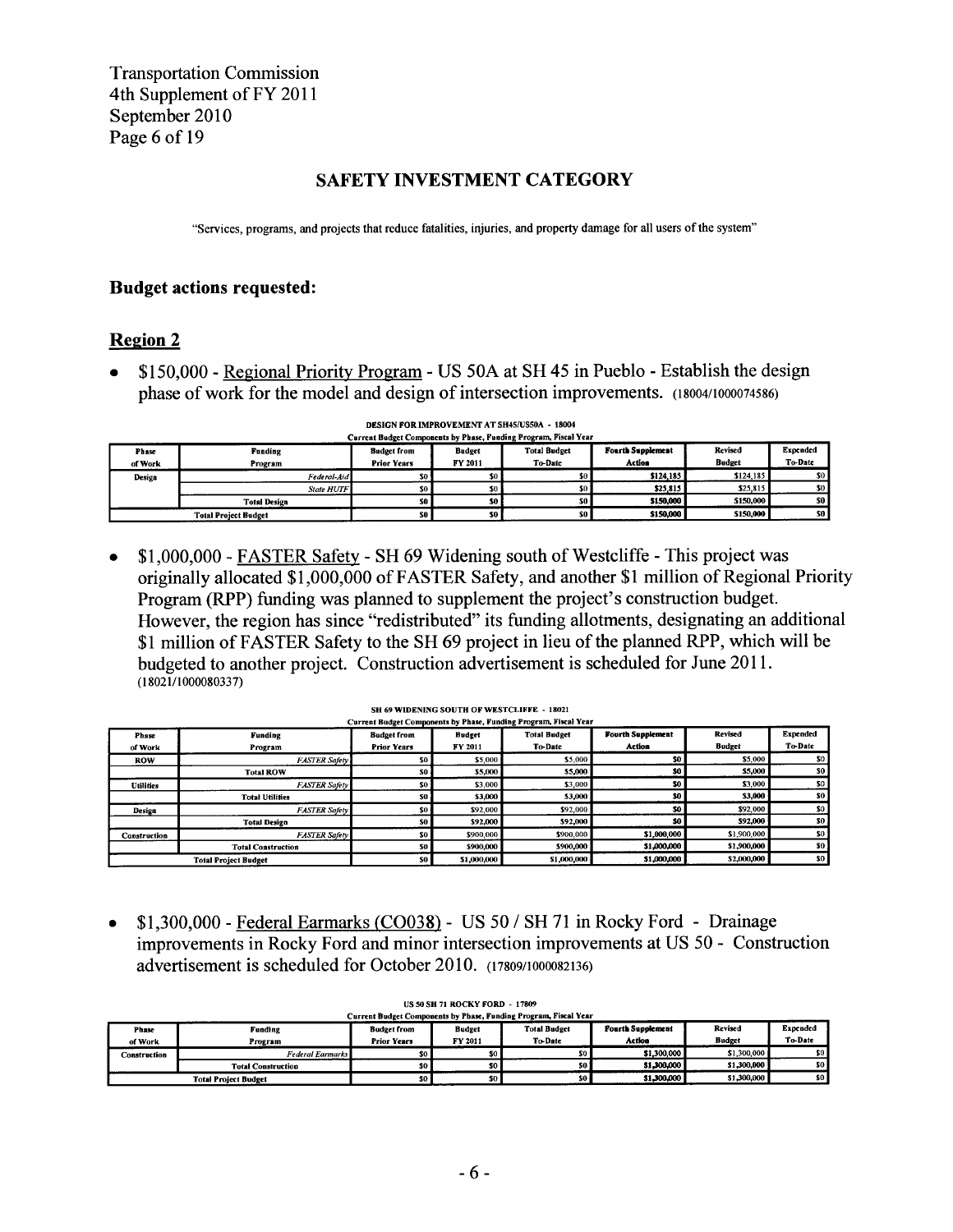Transportation Commission 4th Supplement of FY 2011 September 2010 Page 7 of 19

 $\bullet$ \$2,100,000 - <u>Regional Priority Program</u> - US 50: From Pueblo to Canon City and SH 45 -Install conduit, fiber optical, ITS devices, pull boxes, etc. - Construction advertisement is scheduled for April 2011. (18012/1000074835)

| Current Budget Components by Phase, Funding Program, Fiscal Year |                             |                    |               |                     |                          |                |                 |  |
|------------------------------------------------------------------|-----------------------------|--------------------|---------------|---------------------|--------------------------|----------------|-----------------|--|
| <b>Phase</b>                                                     | Funding                     | <b>Budget from</b> | <b>Budget</b> | <b>Total Budget</b> | <b>Fourth Supplement</b> | <b>Revised</b> | <b>Expended</b> |  |
| of Work                                                          | Program                     | <b>Prior Years</b> | FY 2011       | <b>To-Date</b>      | Action                   | <b>Budget</b>  | <b>To-Date</b>  |  |
| <b>Utilities</b>                                                 | <b>FASTER Safety</b>        | SO.                | \$20,000      | \$20.000            | SO.                      | \$20,000       | \$0             |  |
|                                                                  | <b>Total Utilities</b>      | 50                 | \$20,000      | \$20,000            | \$0                      | \$20,000       | SO.             |  |
| Design                                                           | <b>FASTER Safety</b>        | \$0                | \$60,000      | \$60,000            | \$0                      | \$60,000       | \$0             |  |
|                                                                  | <b>Total Design</b>         | SO.                | \$60,000      | \$60,000            | 50.                      | \$60,000       | 50              |  |
| <b>Construction</b>                                              | Federal-Aid                 | \$0                | \$0           | \$0                 | \$1,738,590              | \$1,738,590    | \$0             |  |
|                                                                  | <b>State HUTF</b>           | \$0                | \$0           |                     | \$361,410                | \$361,410      | \$0             |  |
|                                                                  | <b>FASTER Safety</b>        | \$0                | \$820,000     | \$820,000           | 50                       | \$820,000      | \$0             |  |
|                                                                  | <b>Total Construction</b>   | SO.                | \$820,000     | \$820,000           | \$2,100,000              | \$2,920,000    | S <sub>0</sub>  |  |
|                                                                  | <b>Total Project Budget</b> | 50                 | \$900,000     | \$900,000           | \$2,100,000              | \$3,000,000    | SO.             |  |

## FIBER OPTICAL LINES TO EXPAND SMART HIGHWAYS - 18012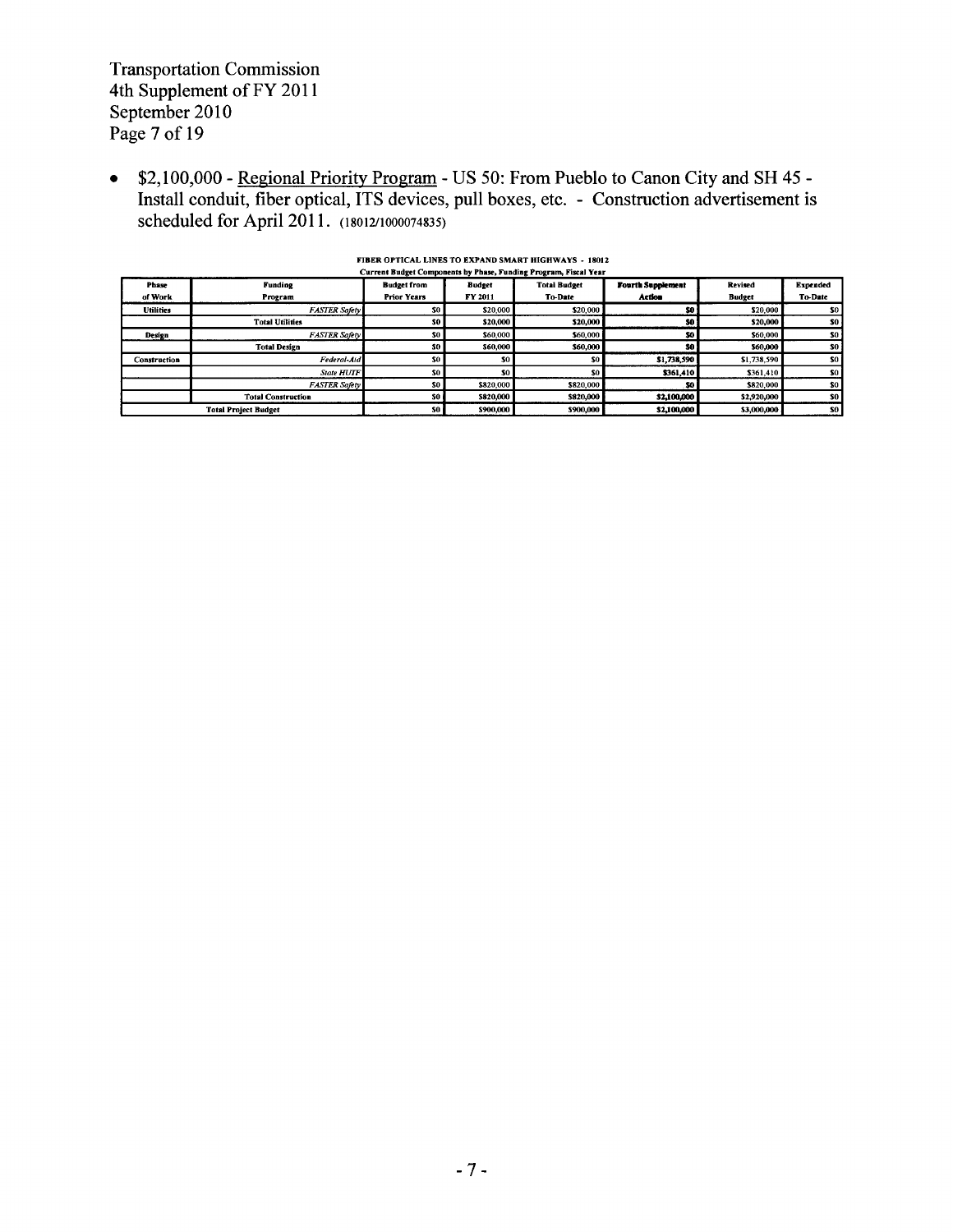Transportation Commission 4th Supplement of FY 2011 September 2010 Page <sup>8</sup> of 19

## PROGRAM DELIVERY INVESTMENT CATEGORY

"Support functions that enable the delivery of CDOT's programs and services"

## Budget actions requested:

The following IT budget reallocations are required for implementation of the new  $SAP$  Public  $\bullet$ Budgeting Formulation (PBF) functionality presented at the budget workshop on 08/18/2010.  $(1000077430)$ 

|           | EI330-010 Personal Services | (\$1,600,000)   |
|-----------|-----------------------------|-----------------|
|           | E0360-010 Personal Services | (\$450,000)     |
|           | Reduction                   | $(\$2,050,000)$ |
|           |                             |                 |
| EI330-010 | Operating                   | \$700,000       |
| EI330-010 | Capital                     | \$1,350,000     |
|           | Increase                    | \$2,050,000     |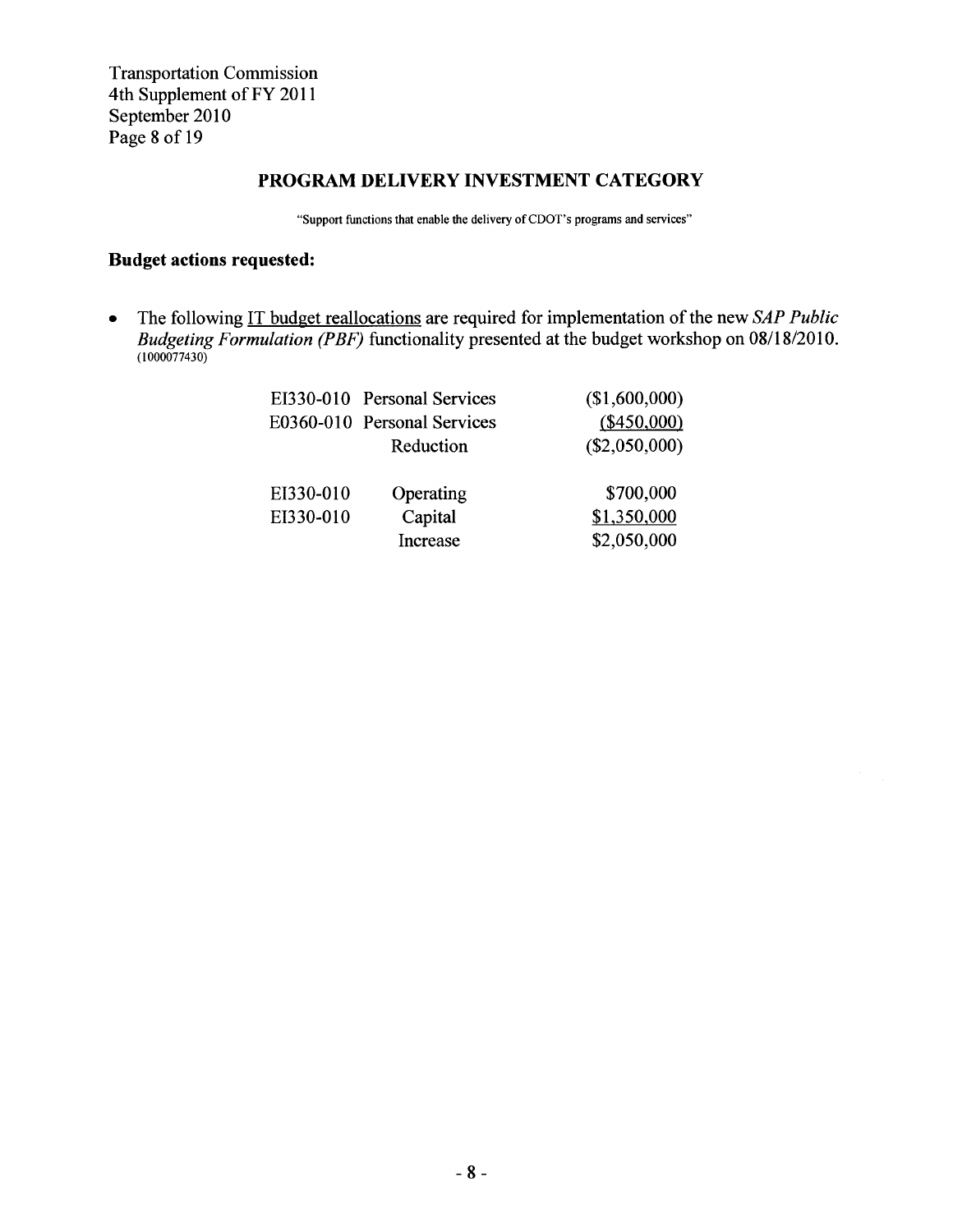**Transportation Commission** 4th Supplement of FY 2011 September 2010 Page 9 of 19

## STRATEGIC PROJECTS INVESTMENT CATEGORY

"28 high-priority statewide projects that have been committed for accelerated funding" **Budget actions requested:** 

## **Region 2**

\$300,000 - Senate Bill 1 (SSP4020) - SH 16: From I-25 to SH 85 and SH 85: From  $\bullet$ Academy to SH 16 - Install conduit, fiber, ITS node, and other ITS elements - This work was initially to be included in the SH 16/SH 85 interchange reconstruction project; however, the contractor declined to accept the special items work. Construction advertisement is scheduled for May 2011. (17970/1000080333)

### SH 16 and SH 85 INSTALL CONDUIT, FIBER, ITS NODE - 17970

|              | Current Budget Components by Phase, Funding Program, Fiscal Year |                    |                 |                     |                          |               |                  |  |  |  |
|--------------|------------------------------------------------------------------|--------------------|-----------------|---------------------|--------------------------|---------------|------------------|--|--|--|
| Phase        | Funding                                                          | <b>Budget from</b> | <b>Budget</b>   | <b>Total Budget</b> | <b>Fourth Supplement</b> | Revised       | <b>Expended</b>  |  |  |  |
| of Work      | Program                                                          | <b>Prior Years</b> | FY 2011         | <b>To-Date</b>      | Action                   | <b>Budget</b> | To-Date          |  |  |  |
| Construction | Senate Bill 1                                                    |                    | SO I            |                     | \$300,000                | \$300,000     | \$0 <sub>1</sub> |  |  |  |
|              | <b>Total Construction</b>                                        | SO.                | SO              | so l                | \$300,000                | \$300,000     | SO -             |  |  |  |
|              | <b>Total Project Budget</b>                                      | SO.                | 50 <sub>1</sub> | SO <sub>1</sub>     | \$300,000                | \$300,000     | S <sub>0</sub>   |  |  |  |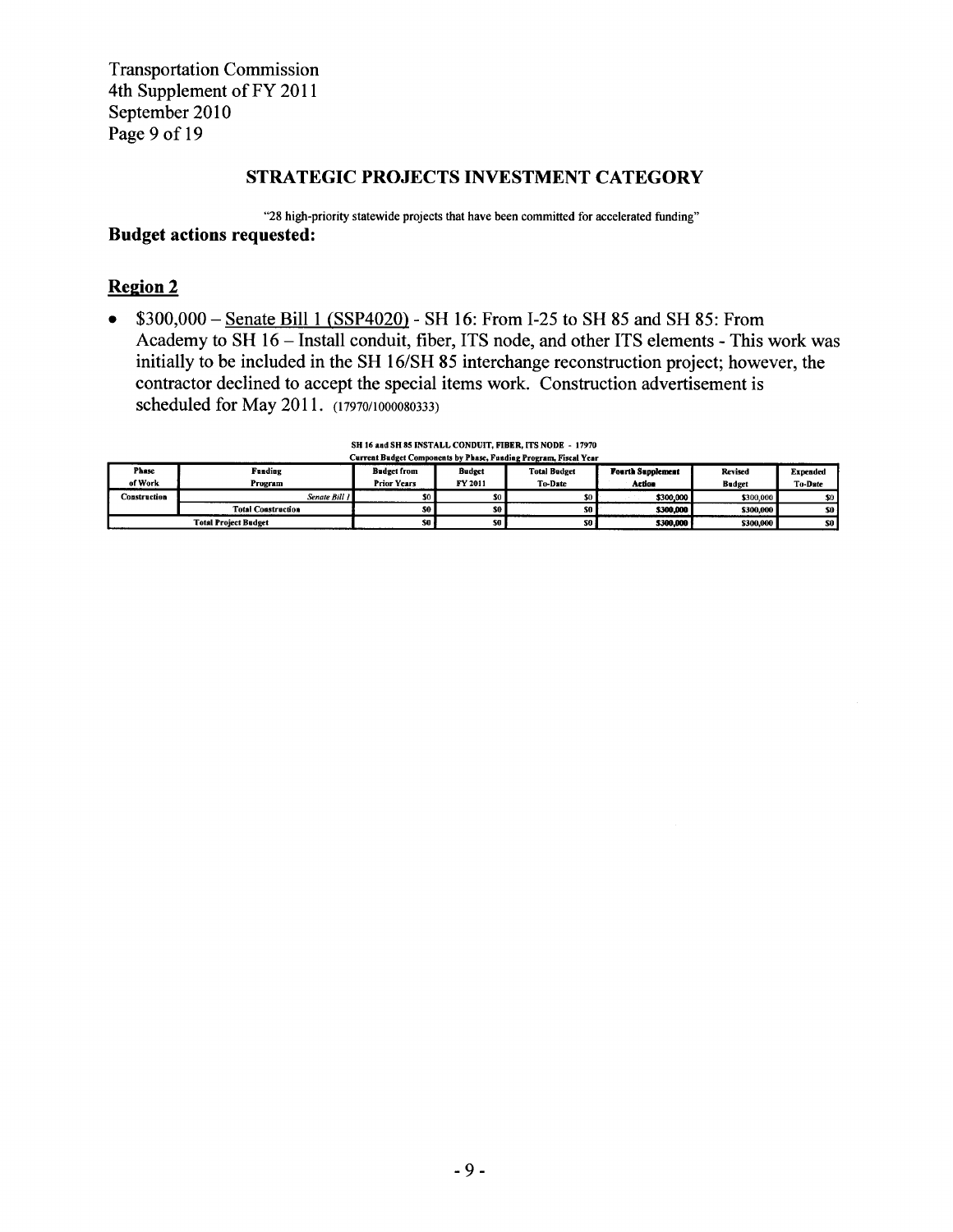Transportation Commission 4th Supplement of FY 2011 September 2010 Page 10 of 19

## AMERICAN RECOVERY AND REINVESTMENT ACT OF 2009 (ARRA)

Budget actions requested: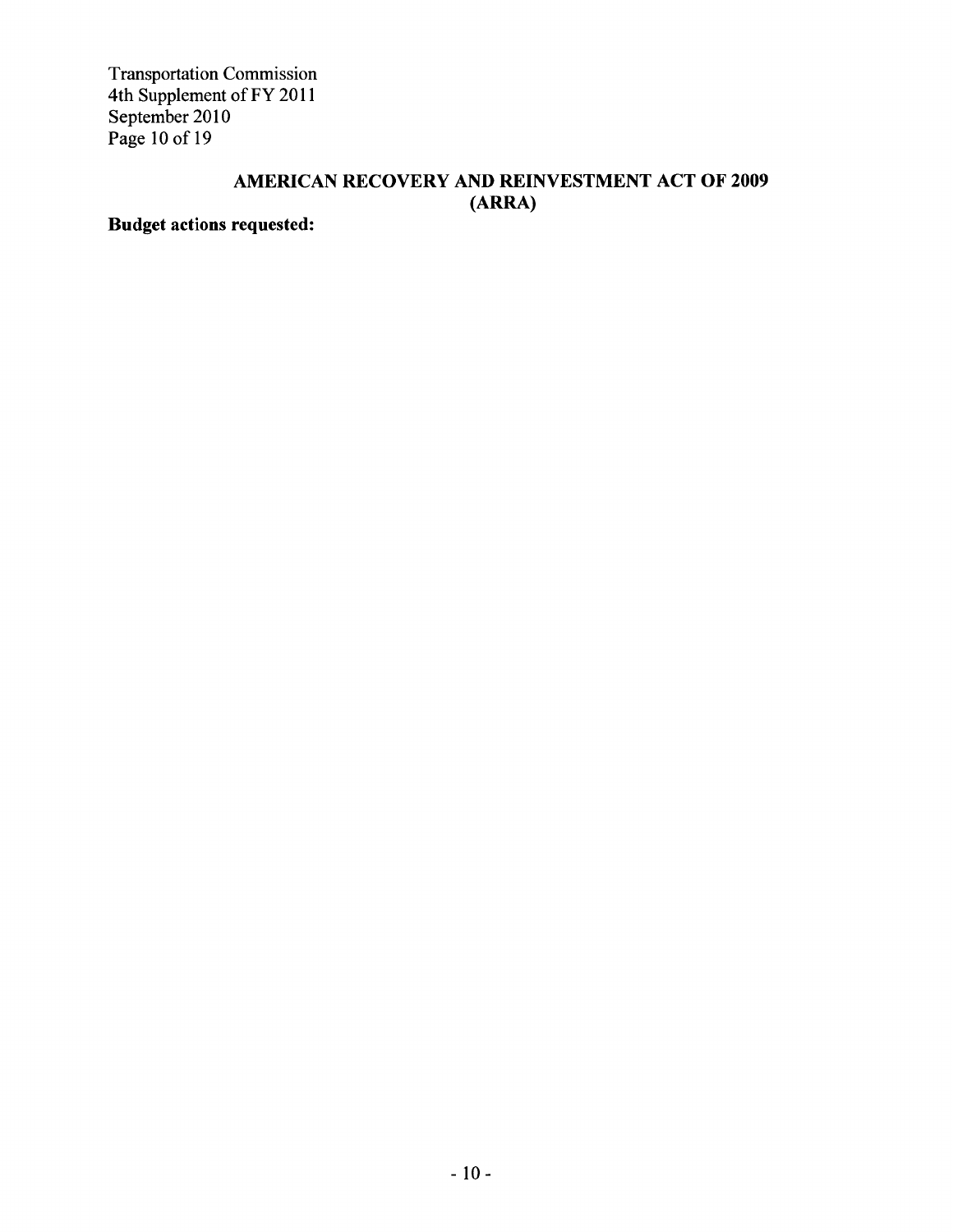## **CONFIRMATION ACTIONS** TAKEN TO MITIGATE LOSS OF ARRA FUNDS

## Region 4

#### Poudre Trail SH 392 Windsor Underpass - 17281 Current Budget Components by Phase, Funding Program, Fiscal Year Phase Funding **Budget from Budget Total Budget Fourth Supplement** Revised Expended of Work Program **Prior Years** FY 2011 To-Date **Confirmation Action Budget** To-Date Construction **ARRA** (Enhancement) \$496,000 \$496,000 \$487,037 \$481,413 \$0  $(38,963)$ \$56,000  $\overline{\overline{s}}$  $556,000$ \$56,000 Larimer County - 10 50 **Total Construction**  $\overline{\mathbf{s}}$ \$552,000 \$552,000 \$543,037  $(53.963)$ \$481,413 \$552,000 **Total Project Budget**  $$552.000$  $\overline{\mathbf{S}}$ \$543,037  $5481,413$ 63.963

#### Greeley #3 Ditch (Stimulus) - 17676

|                         | Current Budget Components by Phase, Funding Program, Fiscal Year |                                          |                          |                                |                                                        |                          |                            |  |  |
|-------------------------|------------------------------------------------------------------|------------------------------------------|--------------------------|--------------------------------|--------------------------------------------------------|--------------------------|----------------------------|--|--|
| <b>Phase</b><br>of Work | Funding<br>Program                                               | <b>Budget from</b><br><b>Prior Years</b> | <b>Budget</b><br>FY 2011 | <b>Total Budget</b><br>To-Date | <b>Fourth Supplement</b><br><b>Confirmation Action</b> | Revised<br><b>Budget</b> | Expended<br><b>To-Date</b> |  |  |
|                         |                                                                  |                                          |                          |                                |                                                        |                          |                            |  |  |
| Construction            | <b>ARRA</b> (Enhancement)                                        | \$104,000                                | \$0                      | \$104,000                      | \$8.963                                                | \$112,963                | \$0                        |  |  |
|                         | ARRA (>200.000)                                                  | \$108,000                                | \$0                      | \$108,000                      | (58, 963)                                              | \$99,037                 | \$0                        |  |  |
|                         | Federal-Aid                                                      | \$75,000                                 | <b>SO</b>                | \$75,000                       | SO I                                                   | \$75,000                 | \$0                        |  |  |
|                         | City of Greeley                                                  | \$128,000                                | SO I                     | \$128,000                      | so I                                                   | \$128,000                | \$0                        |  |  |
|                         | <b>Total Construction</b>                                        | \$415,000                                | SO.                      | \$415,000                      | 50                                                     | \$415,000                | \$0                        |  |  |
|                         | <b>Total Project Budget</b>                                      | \$415,000                                | SO                       | \$415,000                      | 50                                                     | \$415,000                | \$0                        |  |  |

#### Traffic Operations Center Loveland (Stimulus) - 17322  $-1$   $V_{22}$

|                                                                  | ---------------------------- |                    |            |                        |                            |               |                |  |  |  |
|------------------------------------------------------------------|------------------------------|--------------------|------------|------------------------|----------------------------|---------------|----------------|--|--|--|
| Current Budget Components by Phase, Funding Program, Fiscal Year |                              |                    |            |                        |                            |               |                |  |  |  |
| <b>Phase</b>                                                     | <b>Funding</b>               | <b>Budget from</b> | Budget     | <b>Total Budget</b>    | <b>Fourth Supplement</b>   | Revised       | Expended       |  |  |  |
| of Work                                                          | Program                      | <b>Prior Years</b> | FY 2011    | To-Date                | <b>Confirmation Action</b> | <b>Budget</b> | <b>To-Date</b> |  |  |  |
| Construction                                                     | ARRA (>200.000)              | \$130,860          | <b>\$0</b> | \$130,860 E            | (51, 717)                  | \$129.143     | SO I           |  |  |  |
|                                                                  | <b>Total Construction</b>    | \$130,860          | so l       | \$130.860 <sup>L</sup> | (31, 717)                  | \$129,143     | so l           |  |  |  |
|                                                                  | <b>Total Project Budget</b>  | \$130,860          | so l       | <b>\$130,860</b>       | (31,717)                   | \$129,143     | S <sub>0</sub> |  |  |  |

|                         | 37th Street in Evans - 17327<br>Current Budget Components by Phase, Funding Program, Fiscal Year |                                          |                          |                                |                                                        |                          |                            |  |  |
|-------------------------|--------------------------------------------------------------------------------------------------|------------------------------------------|--------------------------|--------------------------------|--------------------------------------------------------|--------------------------|----------------------------|--|--|
| <b>Phase</b><br>of Work | Funding<br>Program                                                                               | <b>Budget from</b><br><b>Prior Years</b> | <b>Budget</b><br>FY 2011 | <b>Total Budget</b><br>To-Date | <b>Fourth Supplement</b><br><b>Confirmation Action</b> | Revised<br><b>Budget</b> | <b>Expended</b><br>To-Date |  |  |
| Construction            | $ARRA \gtrsim$ 200,000)                                                                          | \$354,000                                | \$0                      | \$354,000                      | (229.371)                                              | \$324,629                | \$294,028                  |  |  |
|                         | City of Evans                                                                                    | \$90,000                                 |                          | \$90,000                       | 50                                                     | \$90,000                 | SO.                        |  |  |
|                         | <b>Total Construction</b>                                                                        | \$444,000                                | SO I                     | \$444.000                      | (329,371)                                              | \$414,629                | \$294.028                  |  |  |
|                         | <b>Total Project Budget</b>                                                                      | \$444,000                                | so l                     | \$444.000                      | (529, 371)                                             | \$414,629                | \$294.028                  |  |  |

#### LCR 17 Resurfacing - Various Segments - 17326

|              | Current Budget Components by Phase, Funding Program, Fiscal Year |                    |                |                     |                            |               |                 |  |  |  |
|--------------|------------------------------------------------------------------|--------------------|----------------|---------------------|----------------------------|---------------|-----------------|--|--|--|
| Phase        | Funding                                                          | <b>Budget from</b> | <b>Budget</b>  | <b>Total Budget</b> | <b>Fourth Supplement</b>   | Revised       | <b>Expended</b> |  |  |  |
| of Work      | Program                                                          | <b>Prior Years</b> | <b>FY 2011</b> | <b>To-Date</b>      | <b>Confirmation Action</b> | <b>Budget</b> | <b>To-Date</b>  |  |  |  |
| Construction | $ARRA \gtrsim$ 200.000)                                          | \$3.542.373        | 50             | \$3.542.373         | \$40,051                   | \$3,582,424   | \$3,370,769     |  |  |  |
|              | <b>Total Construction</b>                                        | \$3,542,373        | SO.            | \$3,542,373         | \$40,051                   | \$3,582,424   | \$3,370,769     |  |  |  |
|              | <b>Total Project Budget</b>                                      | \$3,542,373        | SO.            | \$3,542,373         | \$40,051                   | \$3,582,424   | \$3,370,769     |  |  |  |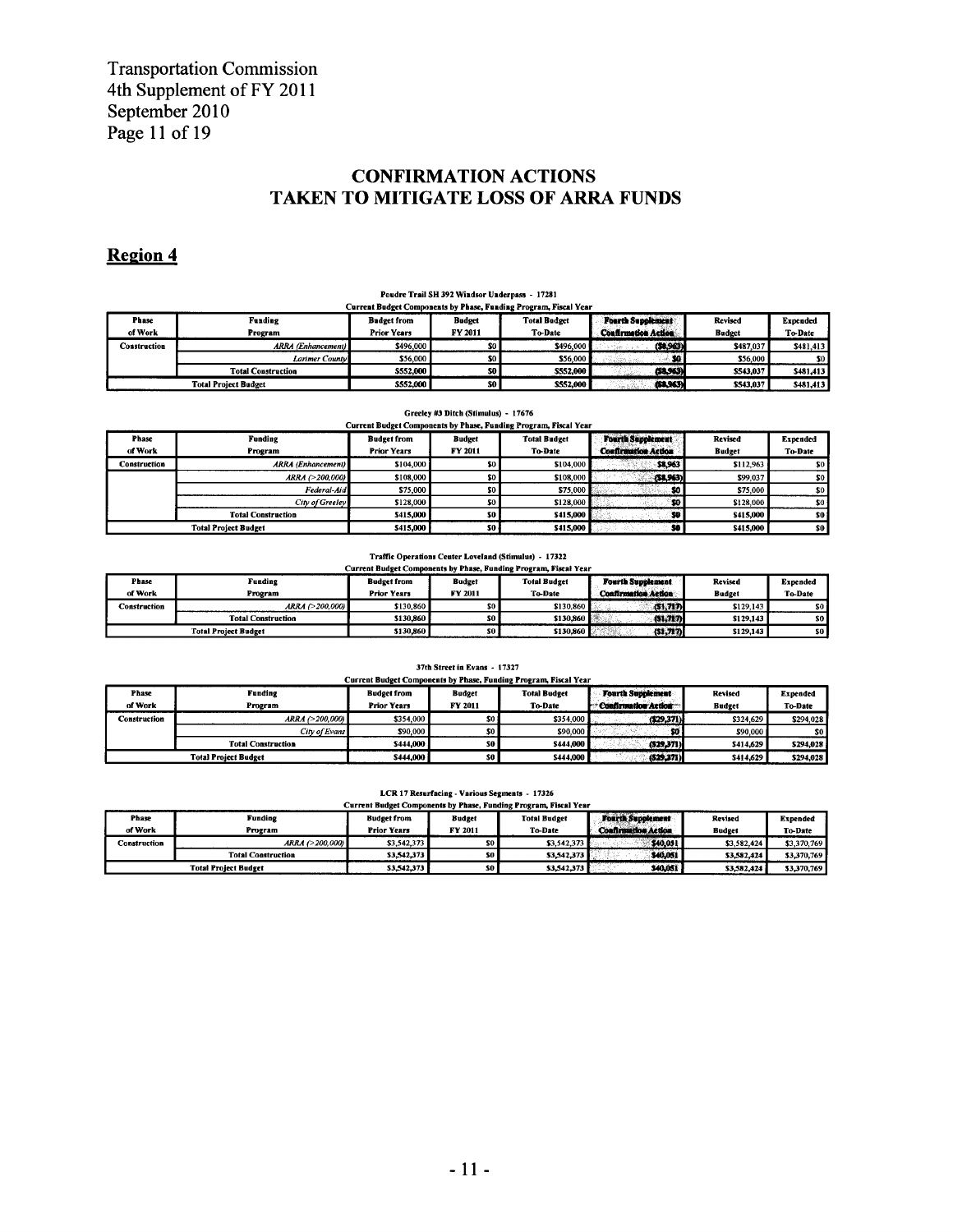# Transportation Commission<br>4th Supplement of FY 2011 September 2010 Page 12 of 19

**Total Project Budget** 

#### SH 85 Wyoming South-Structures - 17113<br>dget Components by Phase, Funding Program  $\sim$ .<br>n. Fiscal Year

|                     |                                 |                    |                                                  | Сиггент виодет Сотроненск бу главе, главниц гтодгат, главн теан  |                                                        |                |                            |
|---------------------|---------------------------------|--------------------|--------------------------------------------------|------------------------------------------------------------------|--------------------------------------------------------|----------------|----------------------------|
| <b>Phase</b>        | Funding                         | <b>Budget from</b> | <b>Budget</b>                                    | <b>Total Budget</b>                                              | <b>Fourth Supplement</b>                               | Revised        | <b>Expended</b>            |
| of Work             | Program                         | <b>Prior Years</b> | FY 2011                                          | To-Date                                                          | <b>Confirmation Action</b>                             | <b>Budget</b>  | To-Date                    |
| <b>ROW</b>          | <b>State HUTF</b>               | \$0                | \$231                                            | \$231                                                            | 50                                                     | \$231          | \$0                        |
|                     | <b>HB1310</b>                   | \$1,532            | \$0                                              | \$1,532                                                          | \$0                                                    | \$1,532        | \$1,523                    |
|                     | <b>Total ROW</b>                | \$1,532            | \$231                                            | \$1,763                                                          | 50                                                     | \$1,763        | \$1,523                    |
| Design              | <b>State HUTF</b>               | \$0                | \$146                                            | \$146                                                            | \$0                                                    | \$146          | \$0                        |
|                     | <b>HB1310</b>                   | \$115,800          | \$0                                              | \$115,800                                                        | \$0                                                    | \$115,800      | \$98,025                   |
|                     | <b>Total Design</b>             | \$115,800          | <b>S146</b>                                      | \$115,946                                                        | 50                                                     | \$115,946      | \$98,025                   |
| <b>Construction</b> | Federal-Aid                     | \$4,470,230        | ( \$351, 575                                     | \$4,118,655                                                      | (1867.244)                                             | \$3,251,411    | \$0                        |
|                     | <b>ARRA</b> (Any Area)          | \$3,514,220        | \$424,659                                        | \$3,938,879                                                      | \$1,047,523                                            | \$4,986,402    | \$0                        |
|                     | <b>State HUTF</b>               | \$1,076,097        | ( \$73,084                                       | \$1,003,013                                                      | (\$180.279)                                            | \$822,734      | \$0                        |
|                     | <b>Total Construction</b>       | \$9,060,547        | S <sub>0</sub>                                   | \$9,060,547                                                      | Śõ                                                     | \$9,060,547    | 50                         |
|                     | <b>Total Project Budget</b>     | \$9,177,879        | \$377                                            | \$9,178,256                                                      | SO <sup>.</sup>                                        | \$9,178,256    | \$99,548                   |
|                     |                                 |                    | SH 6-Washington & Logan Counties - 17033         |                                                                  |                                                        |                |                            |
|                     |                                 |                    |                                                  | Current Budget Components by Phase, Funding Program, Fiscal Year |                                                        |                |                            |
| Phase               | <b>Funding</b>                  | <b>Budget from</b> | <b>Budget</b>                                    | <b>Total Budget</b>                                              | <b>Pourth Supplement</b>                               | Revised        | Expended                   |
| of Work             | Program                         | <b>Prior Years</b> | FY 2011                                          | To-Date                                                          | <b>Confirmation Action</b>                             | <b>Budget</b>  | To-Date                    |
| Construction        | ARRA (Any Area)                 | \$4,138,187        | \$0                                              | \$4,138,187                                                      | (9670, 641)                                            | \$3,467,546    | \$182,058                  |
|                     | <b>State HUTF</b>               | \$68,348           | \$0                                              | \$68,348                                                         | (311.077                                               | \$57,271       | \$0                        |
|                     | <b>Total Construction</b>       | \$4,206,535        | \$0                                              | \$4,206,535                                                      | (3681,718)                                             | \$3,524,817    | \$182,058                  |
|                     | <b>Total Project Budget</b>     | \$4,206,535        | \$0                                              | \$4,206,535                                                      | (5601, 718)                                            | \$3,524,817    | \$182,058                  |
|                     |                                 |                    | I-25 Rubbilization North of SH 34 - 17167        |                                                                  |                                                        |                |                            |
|                     |                                 |                    |                                                  | Current Budget Components by Phase, Funding Program, Fiscal Year |                                                        |                |                            |
| Phase               | Funding                         | <b>Budget from</b> | <b>Budget</b>                                    | <b>Total Budget</b>                                              | <b>Fourth Supplement</b>                               | Revised        | Expended                   |
| of Work             | Program                         | <b>Prior Years</b> | FY 2011                                          | To-Date                                                          | <b>Confirmation Action</b>                             | <b>Budget</b>  | To-Date                    |
| <b>Construction</b> |                                 | \$4,727,746        | (S78, 770)                                       | \$4,648,976                                                      | (354, 638)                                             | \$4,594,338    | \$182,058                  |
|                     | ARRA (Any Area)<br><b>TCCRF</b> | \$76,358           | (5948)                                           | \$75,410                                                         | (3636)                                                 | \$74,774       | \$0                        |
|                     | <b>Total Construction</b>       | \$4,804,104        | (S79, 718)                                       | \$4,724,386                                                      | (\$55,274)                                             | \$4,669,112    | \$182,058                  |
|                     | <b>Total Project Budget</b>     | \$4,804,104        | (579, 718)                                       | \$4,724,386                                                      | (555,274)                                              | \$4,669,112    | \$182,058                  |
|                     |                                 |                    |                                                  |                                                                  |                                                        |                |                            |
|                     |                                 |                    | SH 14 Hatchery to Cameron Pass - 15511           |                                                                  |                                                        |                |                            |
|                     |                                 |                    |                                                  | Current Budget Components by Phase, Funding Program, Fiscal Year |                                                        | <b>Revised</b> |                            |
| Phase               | Funding                         | <b>Budget from</b> | <b>Budget</b>                                    | <b>Total Budget</b><br>To-Date                                   | <b>Fourth Supplement</b><br><b>Confirmation Action</b> |                | Expended<br><b>To-Date</b> |
| of Work             | Program                         | <b>Prior Years</b> | FY 2011                                          |                                                                  |                                                        | <b>Budget</b>  |                            |
| Construction        | ARRA (Any Area)                 | \$5,432,563        | \$0                                              | \$5,432,563                                                      | (2253, 562)                                            | \$5,177,001    | \$182,058<br>\$0           |
|                     | <b>TCCRF</b>                    | \$89,725           | \$0                                              | \$89,725                                                         | (34.221)                                               | \$85,504       |                            |
|                     | <b>Total Construction</b>       | \$5,522,288        | S <sub>0</sub>                                   | \$5,522,288                                                      | (5259,788)                                             | \$5,262,505    | \$182,058<br>\$182,058     |
|                     | <b>Total Project Budget</b>     | \$5,522,288        | S <sub>0</sub>                                   | \$5,522,288                                                      | (5259,783)                                             | \$5,262,505    |                            |
|                     |                                 |                    | US 36 Chip Seal From Lyons to Estes Park - 16909 |                                                                  |                                                        |                |                            |
|                     |                                 |                    |                                                  | Current Budget Components by Phase, Funding Program, Fiscal Year |                                                        |                |                            |
| Phase               | Funding                         | <b>Budget from</b> | <b>Budget</b>                                    | <b>Total Budget</b>                                              | Fourth Supplement                                      | Revised        | Expended                   |
| of Work             | Program                         | <b>Prior Years</b> | FY 2011                                          | To-Date                                                          | <b>Confirmation Action</b>                             | <b>Budget</b>  | To-Date                    |
| <b>Construction</b> | ARRA (Any Area)                 | \$1,472,104        | (554.451                                         | \$1,417,653                                                      | (\$21,598)                                             | \$1,396,055    | \$182,058                  |
|                     | <b>TCCRF</b>                    | \$24,314           | (5899                                            | \$23,415                                                         | (2433)                                                 | \$22,777       | \$0                        |
|                     | <b>Total Construction</b>       | \$1,496,418        | (555,350)                                        | \$1,441,068                                                      | (522, 256)                                             | \$1,418,832    | \$182,058                  |
|                     | <b>Total Project Budget</b>     | \$1,496,418        | (S55, 350)                                       | \$1,441,068                                                      | (822.336)                                              | \$1,418,832    | \$182,058                  |

#### \$1,441,068 \$1,496,418  $($ \$55,350) SH 60 and I-25 Ramps Signal Installation - 17100

| Current Budget Components by Phase, Funding Program, Fiscal Year |                             |                    |               |                     |                            |               |                 |  |  |
|------------------------------------------------------------------|-----------------------------|--------------------|---------------|---------------------|----------------------------|---------------|-----------------|--|--|
| <b>Phase</b>                                                     | Funding                     | <b>Budget from</b> | <b>Budget</b> | <b>Total Budget</b> | <b>Fourth Supplement</b>   | Revised       | <b>Expended</b> |  |  |
| of Work                                                          | Program                     | <b>Prior Years</b> | FY 2011       | <b>To-Date</b>      | <b>Confirmation Action</b> | <b>Budget</b> | <b>To-Date</b>  |  |  |
| Construction                                                     | ARRA (Any Area)             | \$493,383          | (571, 106)    | \$422,277           | (512, 424)                 | \$409,853     | \$182,058       |  |  |
|                                                                  | <b>TCCRF</b>                | \$8.149            | (\$1,174)     | \$6.975             | (3205)                     | \$6,770       | \$0             |  |  |
|                                                                  | <b>Total Construction</b>   | \$501.532          | (S72, 280)    | S429.252            | 611,619                    | \$416.623     | \$182,058       |  |  |
|                                                                  | <b>Total Project Budget</b> | \$501.532          | (S72, 280)    | S429.252            | (311, 639)                 | \$416,623     | \$182,058       |  |  |

US 36 & Broadway Intersection Signalization - 17117

|              | Current Budget Components by Phase, Funding Program, Fiscal Year |                    |               |                     |                            |               |           |  |  |  |
|--------------|------------------------------------------------------------------|--------------------|---------------|---------------------|----------------------------|---------------|-----------|--|--|--|
| <b>Phase</b> | <b>Funding</b>                                                   | <b>Budget from</b> | <b>Budget</b> | <b>Total Budget</b> | <b>Fourth Supplement</b>   | Revised       | Expended  |  |  |  |
| of Work      | Program                                                          | <b>Prior Years</b> | FY 2011       | To-Date             | <b>Confirmation Action</b> | <b>Budget</b> | To-Date   |  |  |  |
| Construction | ARRA (Any Area)                                                  | \$352,365          | ( \$17, 859)  | \$334,506           | (\$2.735)                  | \$326,771     | \$182,058 |  |  |  |
|              | <b>TCCRF</b>                                                     | \$5,807            | (5295)        | \$5,512             | (3120)                     | \$5.384       | \$0       |  |  |  |
|              | <b>Total Construction</b>                                        | \$358.172          | (S18, 154)    | \$340,018           | 67,863                     | \$332,155     | \$182,058 |  |  |  |
|              | <b>Total Project Budget</b>                                      | \$358,172          | (S18, 154)    | \$340,018           | (57, 36.3)                 | \$332,155     | \$182,058 |  |  |  |

#### SH 34 Brush to Akron Chip Seal - 17208

| Current Budget Components by Phase, Funding Program, Fiscal Year |  |
|------------------------------------------------------------------|--|

| <b>Phase</b> | <b>Funding</b>              | <b>Budget from</b> | <b>Budget</b>    | <b>Total Budget</b> | <b>Fourth Supplement</b>   | Revised     | <b>Expended</b> |
|--------------|-----------------------------|--------------------|------------------|---------------------|----------------------------|-------------|-----------------|
| of Work      | Program                     | <b>Prior Years</b> | FY 2011          | To-Date             | <b>Confirmation Action</b> | Budget      | To-Date         |
| Construction | ARRA (Any Area)             | \$1,669,000        | SO I             | \$1,669,000         | (534, 925)                 | \$1,644,075 | \$0             |
|              | Federal-Aid                 | \$120,105          | so l             | \$120,105           | cless, areas)              | \$30,215    | 50              |
|              | State HUTF                  | \$54.928           | \$0 <sub>1</sub> | \$54.928            | (319,198)                  | \$35,740    |                 |
|              | <b>Total Construction</b>   | \$1,844,033        | so l             | \$1,844,033         | (8134,000)                 | \$1,710,030 | S0              |
|              | <b>Total Project Budget</b> | \$1,844,033        | SO L             | \$1,844,033         | (1) 34,940)                | \$1,710,030 | SO <sup>'</sup> |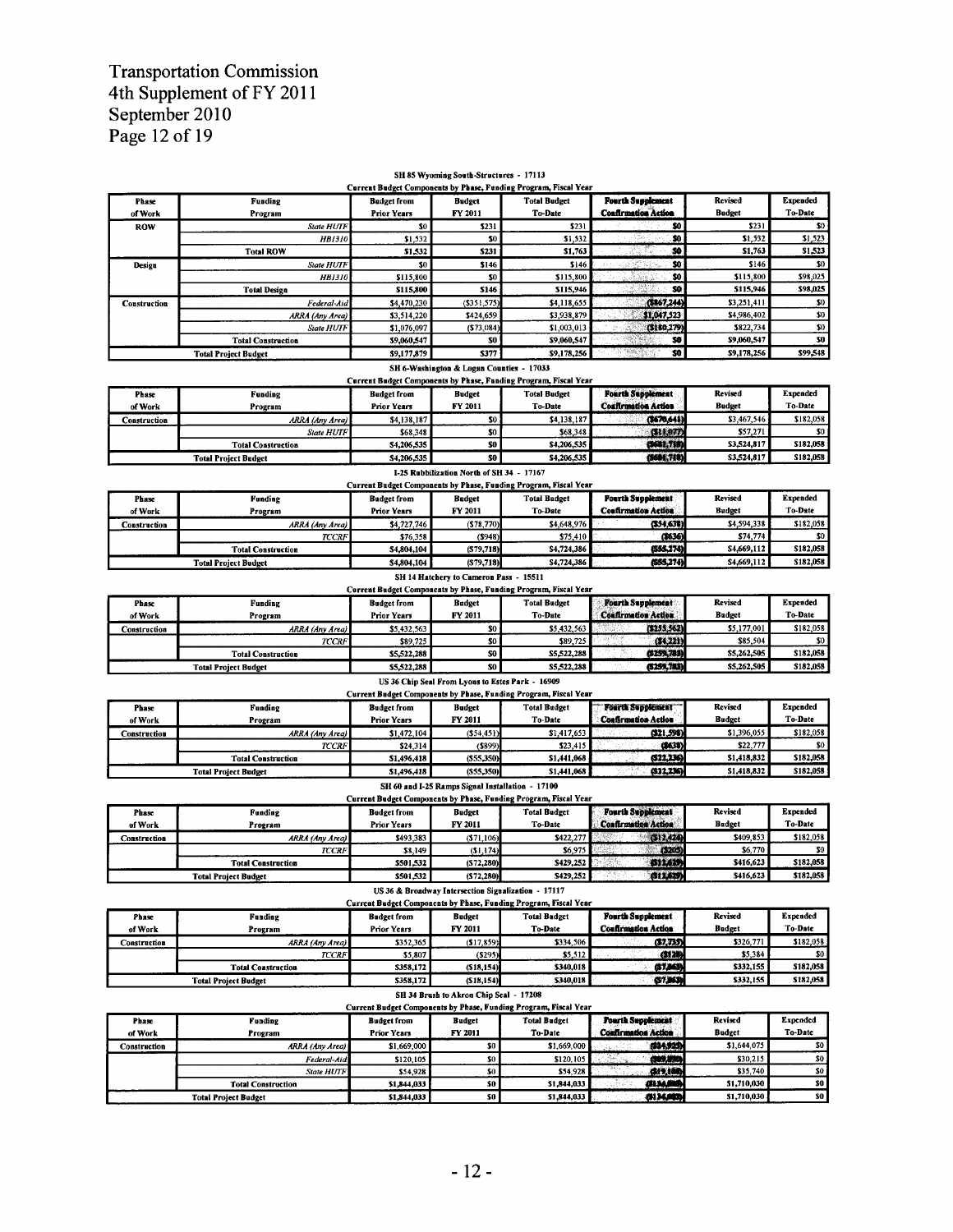# Transportation Commission<br>4th Supplement of FY 2011 September 2010 Page 13 of 19

## Region 6

#### 74TH AVE BIKE LANES: KIPLING TO CARR - 17707

|              | Current Budget Components by Phase, Funding Program, Fiscal Year |                    |                |                     |                            |                |                 |  |  |
|--------------|------------------------------------------------------------------|--------------------|----------------|---------------------|----------------------------|----------------|-----------------|--|--|
| Phase        | Funding                                                          | <b>Budget from</b> | <b>Budget</b>  | <b>Total Budget</b> | Fourth Supplement          | <b>Revised</b> | <b>Expended</b> |  |  |
| of Work      | Program                                                          | <b>Prior Years</b> | FY 2011        | <b>To-Date</b>      | <b>Confirmation Action</b> | <b>Budget</b>  | To-Date         |  |  |
| Construction | $ARRA \, (>=\,200,000)$                                          | \$287,157          | S <sub>0</sub> | \$287.157           | 201,000                    | \$284 157      | \$40,316        |  |  |
|              | <b>Total Construction</b>                                        | \$287,157          | SO I           | \$287.157 k         | 63,000                     | \$284.157      | \$40.316        |  |  |
|              | <b>Total Project Budget</b>                                      | \$287,157          | so I           | \$287.157           | 45,000                     | \$284,157      | \$40,316        |  |  |
|              |                                                                  |                    |                |                     |                            |                |                 |  |  |

## US85/C-470:INTERCHANGE FLYOVER PHASE I - 17679

|                         |                             |                                          |                          | Ситтепт в падет соппроцента ву т наже, г ополнд т года ин, г посит темт |                                                 |                          |                            |
|-------------------------|-----------------------------|------------------------------------------|--------------------------|-------------------------------------------------------------------------|-------------------------------------------------|--------------------------|----------------------------|
| <b>Phase</b><br>of Work | <b>Funding</b><br>Program   | <b>Budget from</b><br><b>Prior Years</b> | <b>Budget</b><br>FY 2011 | <b>Total Budget</b><br>To-Date                                          | Fourth Supplement<br><b>Confirmation Action</b> | Revised<br><b>Budget</b> | <b>Expended</b><br>To-Date |
| Construction            | ARRA ( > 200,000)           | \$5,053,294                              | \$0                      | \$5,053,294                                                             | \$3,000                                         | \$5.056.294              | \$535,742                  |
|                         | ARRA (Any Area)             | \$808,634                                | \$0                      | \$808,634                                                               | - 50.                                           | \$808.634                | SO I                       |
|                         | Federal-Aid                 | \$1,887,886                              | \$0                      | \$1,887,886                                                             | (23,000)                                        | \$1,884,886              | SO I                       |
|                         | <b>Federal Earmarks</b>     | \$10,815,602                             | \$0                      | \$10,815,602                                                            | -50                                             | \$10.815.602             | \$0                        |
|                         | <b>HB1310</b>               | \$1,291,366                              | SO I                     | \$1,291,366                                                             | 50.                                             | \$1,291,366              | \$0                        |
|                         | Douglas County              | \$3,475,887                              | \$0                      | \$3,475,887                                                             | 59                                              | \$3,475,887              | \$0                        |
|                         | <b>Total Construction</b>   | \$23,332,669                             | so l                     | \$23,332,669                                                            | 50.                                             | \$23,332,669             | \$535,742                  |
|                         | <b>Total Project Budget</b> | \$23,332,669                             | <b>50</b>                | \$23,332,669                                                            | 30                                              | \$23,332,669             | \$535,742                  |

#### **DENVER BIKEWAY MOBILITY ENHANCEMENTS - 17331**

| Current Budget Components by Phase, Funding Program, Fiscal Year                                                                  |                           |                    |         |           |                            |               |                |  |
|-----------------------------------------------------------------------------------------------------------------------------------|---------------------------|--------------------|---------|-----------|----------------------------|---------------|----------------|--|
| Expended<br>Fourth Supplement<br>Revised<br><b>Total Budget</b><br><b>Budget</b><br><b>Budget from</b><br>Funding<br><b>Phase</b> |                           |                    |         |           |                            |               |                |  |
| of Work                                                                                                                           | Program                   | <b>Prior Years</b> | FY 2011 | To-Date   | <b>Confirmation Action</b> | <b>Budget</b> | <b>To-Date</b> |  |
| Construction                                                                                                                      | ARRA (Enhancement)        | \$250.000          | so l    | \$250,000 | (361, 274)                 | \$188.726     | \$26,429       |  |
|                                                                                                                                   | <b>Total Construction</b> | \$250,000          | so l    | \$250,000 | (861,274)                  | \$188,726     | \$26.429       |  |
| SO I<br>\$250,000<br><b>Total Project Budget</b>                                                                                  |                           |                    |         | \$250,000 | (\$61,274)                 | \$188,726     | \$26,429       |  |

# 

| Current Budget Components by Phase, Funding Program, Fiscal Year<br><b>Revised</b><br>Fourth Supplement<br><b>Total Budget</b><br><b>Budget</b><br><b>Budget from</b><br>Funding<br><b>Phase</b><br><b>Confirmation Action</b><br><b>Budget</b><br>To-Date<br>FY 2011<br><b>Prior Years</b><br>Program<br>of Work |                             |           |                 |           |           |           | Expended<br>To-Date |
|-------------------------------------------------------------------------------------------------------------------------------------------------------------------------------------------------------------------------------------------------------------------------------------------------------------------|-----------------------------|-----------|-----------------|-----------|-----------|-----------|---------------------|
| Construction                                                                                                                                                                                                                                                                                                      | <b>ARRA</b> (Enhancement)   | \$92,000  |                 | \$92,000  | \$61,274  | \$153,274 | \$0 <sub>1</sub>    |
|                                                                                                                                                                                                                                                                                                                   | Federal-Aid                 | \$412,000 | SO I            | \$412,000 | (549.019) | \$362,981 | \$0                 |
|                                                                                                                                                                                                                                                                                                                   | City of Lakewood            | \$196,000 | SO I            | \$196,000 | (512.255) | \$183,745 | \$0                 |
|                                                                                                                                                                                                                                                                                                                   | <b>Total Construction</b>   | \$700,000 | so l            | \$700,000 | - 50      | \$700,000 | SO.                 |
|                                                                                                                                                                                                                                                                                                                   | <b>Total Project Budget</b> | \$700,000 | 50 <sub>1</sub> | \$700,000 |           | \$700,000 | SO.                 |

## I-25:US 6 TO 23RD AVENUE OVERLAY - 17255<br>It Budget Components by Phase, Funding Program, Fiscal Year

| <b>Phase</b><br>of Work | Funding<br>Program          | <b>Budget from</b><br><b>Prior Years</b> | <b>Budget</b><br>FY 2011 | <b>Total Budget</b><br>To-Date | Fourth Supplement<br><b>Confirmation Action</b> | Revised<br><b>Budget</b> | Expended<br>To-Date |
|-------------------------|-----------------------------|------------------------------------------|--------------------------|--------------------------------|-------------------------------------------------|--------------------------|---------------------|
| Construction            | ARRA (Any Area)             | \$3,436,919                              | <b>\$0</b>               | \$3.436.919                    | (\$15,000)                                      | \$3,421,919              | \$3,374,039         |
|                         | <b>TCCRF</b>                | \$53.753                                 | <b>\$0</b>               | \$53.753                       | - 50                                            | \$53,753                 | \$36,962            |
|                         | State HUTF                  | \$0                                      | <b>\$0</b>               | so I                           | \$15,000                                        | \$15,000                 | SO.                 |
|                         | <b>Total Construction</b>   | \$3,490,672                              | <b>SO</b>                | S3.490.672                     | 36 <sub>1</sub>                                 | \$3,490,672              | \$3,411,001         |
|                         | <b>Total Project Budget</b> | \$3,490.672                              | -so l                    | \$3,490,672                    | 30 <sup>1</sup>                                 | \$3,490.672              | \$3.411,001         |

#### ALAMEDA BRIDGE OVER I-25: RECONSTRUCTION - 17170

|              |                             |                    |                  | Current Budget Components by Phase, Funding Program, Fiscal Year |                            |               |                |
|--------------|-----------------------------|--------------------|------------------|------------------------------------------------------------------|----------------------------|---------------|----------------|
| <b>Phase</b> | <b>Funding</b>              | <b>Budget from</b> | <b>Budget</b>    | <b>Total Budget</b>                                              | Fourth Supplement          | Revised       | Expended       |
| of Work      | Program                     | <b>Prior Years</b> | FY 2011          | To-Date                                                          | <b>Confirmation Action</b> | <b>Budget</b> | <b>To-Date</b> |
| Construction | <b>ARRA</b> (Any Area)      | \$34,447,157       | \$0 <sub>1</sub> | \$34,447,157                                                     | (9994,993)                 | \$33,447,164  | \$3,910,742    |
|              | <b>State HUTF</b>           | \$2,000,000        | \$0              | \$2,000,000                                                      |                            | \$2,000,000   | \$0            |
|              | <b>TCCRF</b>                | \$444.210          | <b>SO</b>        | <b>S444.210</b>                                                  |                            | \$444,210     | \$20,206       |
|              | <b>Total Construction</b>   | \$36,891,367       | SO I             | \$36,891,367                                                     | (5999, 99.3)               | \$35,891,374  | \$3,930,948    |
|              | <b>Total Project Budget</b> | \$36,891,367       | <b>SO</b>        | \$36,891,367                                                     | (3599, 593)                | \$35,891,374  | \$3,930,948    |
|              |                             |                    |                  |                                                                  |                            |               |                |

### US6: WADSWORTH *UC & 4*-14TH AVENUE RECONSTRUCTION - 17858

| <b>Phase</b><br>of Work | Funding<br>Program          | <b>Budget from</b><br><b>Prior Years</b> | <b>Budget</b><br>FY 2011 | <b>Total Budget</b><br><b>To-Date</b> | Fourth Supplement<br>Confirmation Action | Revised<br><b>Budget</b> | <b>Expended</b><br>To-Date |
|-------------------------|-----------------------------|------------------------------------------|--------------------------|---------------------------------------|------------------------------------------|--------------------------|----------------------------|
| Design                  | Federal-Aid                 | \$0                                      | \$4,967,400              | \$4,967,400                           | $\mathbf{w}$                             | \$4,967,400              | -so I                      |
|                         | <b>State HUTF</b>           | \$0                                      | \$1,032,600              | \$1,032,600                           | (≸å)                                     | \$1,032,600              | \$0                        |
|                         | <b>Total Design</b>         | SO                                       | \$6,000,000              | <b>S6,000,000</b>                     | 5.508                                    | \$6,000,000              | SO I                       |
| <b>ROW</b>              | ARRA (Any Area)             | \$0                                      | \$3,931,665              | \$3,931,665                           | \$1,014,993                              | \$4,946,658              | \$0 <sub>1</sub>           |
|                         | Federal-Aid                 | \$0                                      | \$5,913,975              | \$5,913,975                           | <b>CAMAJER</b>                           | \$5,073,662              | \$0                        |
|                         | State HUTF                  | \$0                                      | \$1,229,370              | \$1,229,370                           | <b>QUALIS</b>                            | \$1,054,690              | \$0 <sub>1</sub>           |
|                         | <b>Total ROW</b>            | <b>SO</b> 1                              | \$11,075,010             | \$11,075,010                          | SO.                                      | \$11,075,010             | S <sub>0</sub>             |
|                         | <b>Total Project Budget</b> | SO                                       | \$17,075,010             | \$17,075,010                          | SO.                                      | \$17,075,010             | S <sub>0</sub>             |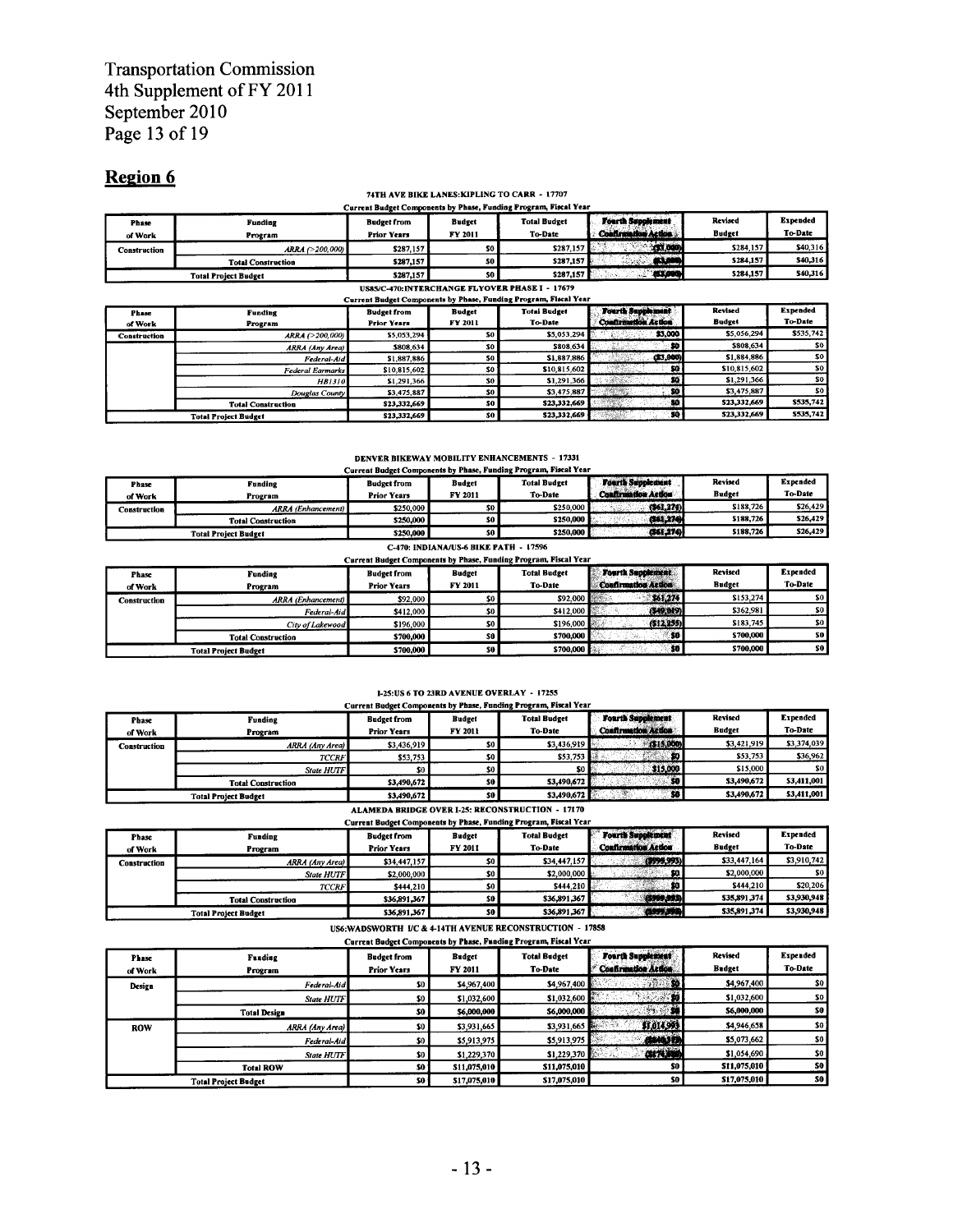## Transportation Commission 4th Supplement of FY 2011 September 2010 Page 14 of 19

## Transportation Commission Contingency Reserve Fund Reconciliation

| Fourth Supplement FY 2011 Budget |  |
|----------------------------------|--|

| <b>Transaction</b> |                                                                                         |                 |                | Reference                 |
|--------------------|-----------------------------------------------------------------------------------------|-----------------|----------------|---------------------------|
| Date               | <b>Transaction Description</b>                                                          | Amount          | <b>Balance</b> | Document                  |
| 5/31/2010          | Final Balance 12S10                                                                     |                 | \$85,597,750   |                           |
| 6/1/2010           | xfer to Region 6 for repairs on 1-25 Bridge @ Santa Fe (11S10 Confirmation Item) 17916  | $-$ \$2,000,000 |                | 1000069710                |
| 6/1/2010           | Estimate vs. Actual 2010 Federal Revenues                                               | \$213,975,470   |                | 1000069421                |
| 6/1/2010           | TC Regional Pool Allocations (May 2010 TC Resolution)                                   | -\$167,657,162  |                | 1000069422                |
| 6/1/2010           | TC SW Program Allocations (May Resolution)                                              | -\$86,399,653   |                | 1000069425                |
| 6/1/2010           | Authorized to be Distributed from S.B. 97-001                                           | \$3,500,000     |                | 1000069425                |
| 6/16/2010          | state match required for the additional revenues distributed in FY 2010                 | $-$1,706,890$   |                | 1000069788/69789/69808/70 |
| 6/16/2010          | LHIP (HighwayInfrastructure) - new non-specific Federal funds @ Commission's discretion | \$9,312,003     |                | 1000069810                |
| 6/1/2010           | xfer to Region 3 for slide repairs on SH 65 (IS11 Confirmation Item) 17948              | $-$150,000$     |                | 1000069350                |
| 6/16/2010          | 2010 Snow and Ice surplus returned to TCCRF                                             | \$6,236,353     |                | 1000069809                |
| 6/16/2010          | transfer FY 2011 reserve for Snow and Ice                                               | $-$10,000,000$  |                | 1000069811                |
| 6/16/2010          | transfer 2010 Snow and Ice surplus to Road Equipment (S047-010)                         | $-56,236,353$   | \$44,471,518   | 1000069812                |
| 6/1/2010           | 2011 Allocation                                                                         | \$38,458,555    |                | 1000069426/70170          |
| 6/16/2010          | <b>Balance 1S11</b>                                                                     |                 | \$82,930,073   |                           |
| 6/28/2010          | xfer to Region 3 for repairs to Hanging Lake Tunnel (CP-5)                              | $-$1,000,000$   |                | 1000070097                |
| 6/28/2010          | <b>Balance 2S11</b>                                                                     |                 | \$81.930.073   |                           |
| 8/19/2010          | xfer to Region MLOS for FY 2010 final damage/property claims                            | $-$ \$326,613   |                | 1000076595                |
| 8/19/2010          | <b>Balance 3S11</b>                                                                     |                 | \$81,603,460   |                           |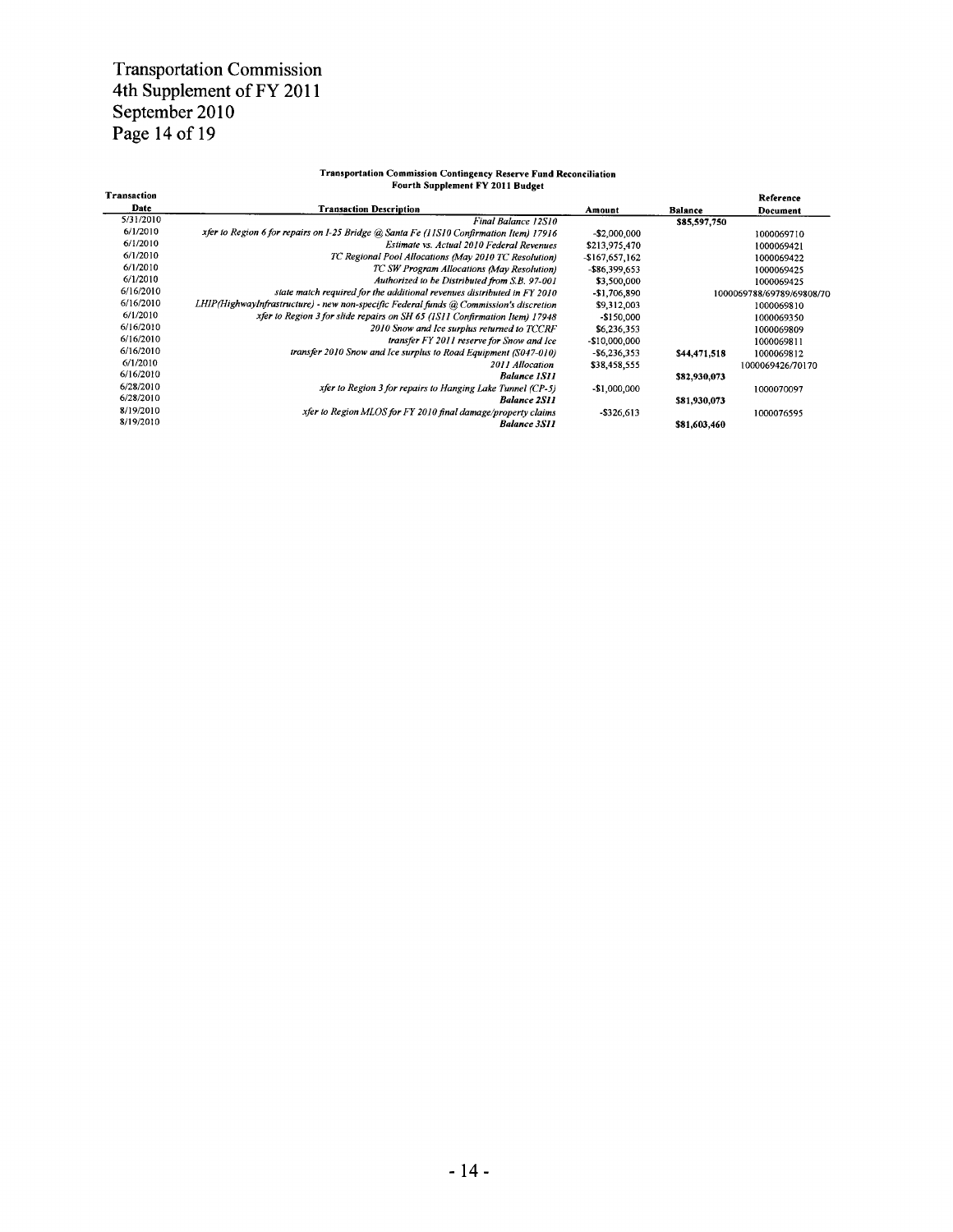Transportation Commission 4th Supplement of FY 2011 September 2010 Page 15 of 19

## Transportation Commission Contingency Snow & Ice Fund Reconciliation Fourth Supplement FY 2011 Budget

| <b>Transaction</b> |                                       |                 |                | Referemce  |
|--------------------|---------------------------------------|-----------------|----------------|------------|
| Date               | <b>Transaction Description</b>        | Amount          | <b>Balance</b> | Document   |
| 5/31/2010          | Carry forward from FY 2010            |                 | \$6,236,353    |            |
| 6/16/2010          | return 2010 year end surplus to TCCRF | $(\$6,236,353)$ | \$0            | 1000069809 |
| 6/16/2010          | FY 2011 allocation                    | \$10,000,000    | \$10,000,000   | 1000069811 |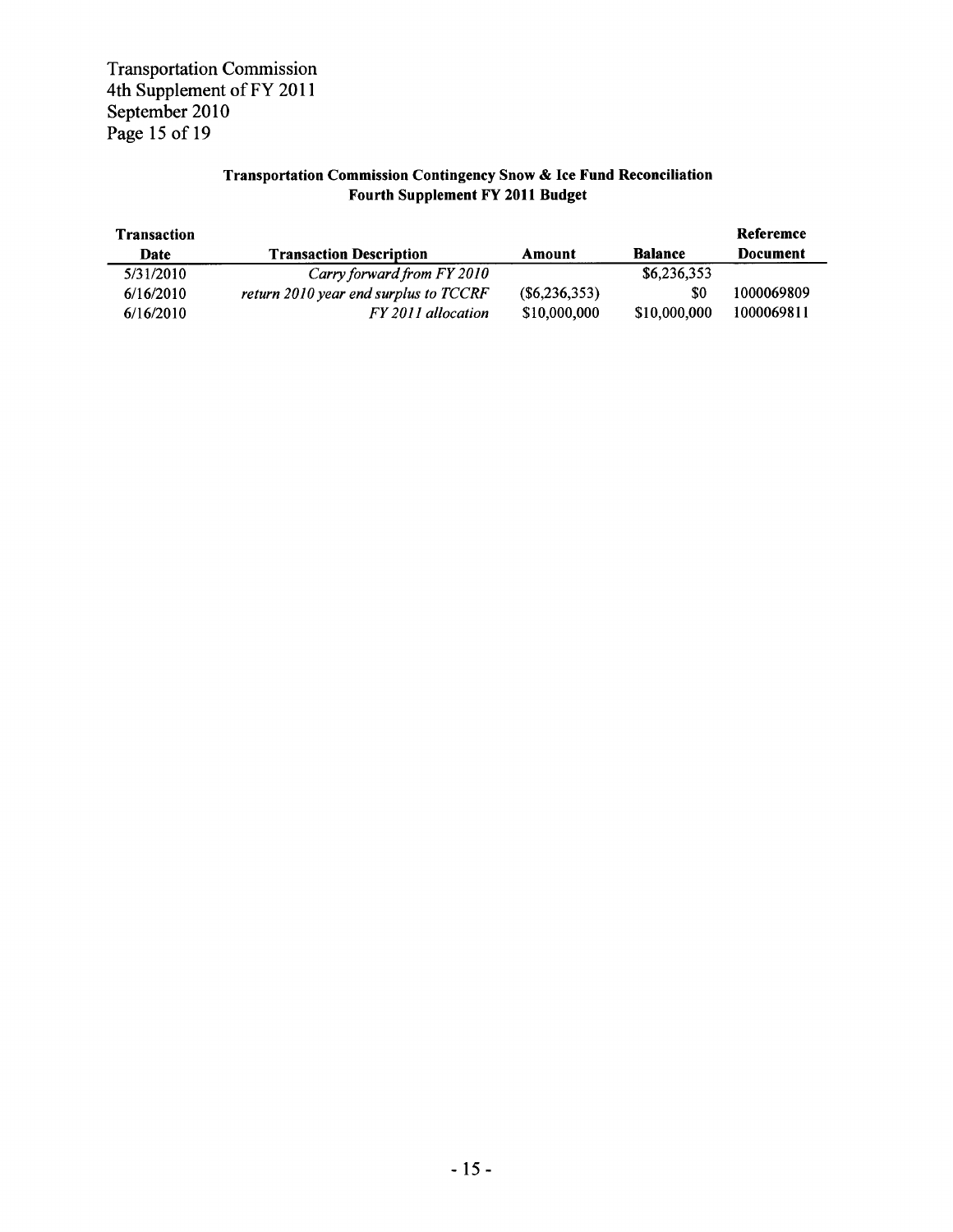Transportation Commission 4th Supplement of FY 2011 September 2010 Page 16 of 19

#### Transportation Commision Contingency Maintenance Incentive Program Fourth Supplement FY2OJI Budget

| <b>Transaction</b> |                                |        |                  | Referemce |
|--------------------|--------------------------------|--------|------------------|-----------|
| Date               | <b>Transaction Description</b> | Amount | <b>Balance</b>   | Document  |
| 5/31/2010          | Carry forward from FY 2010     |        | <b>\$481.130</b> |           |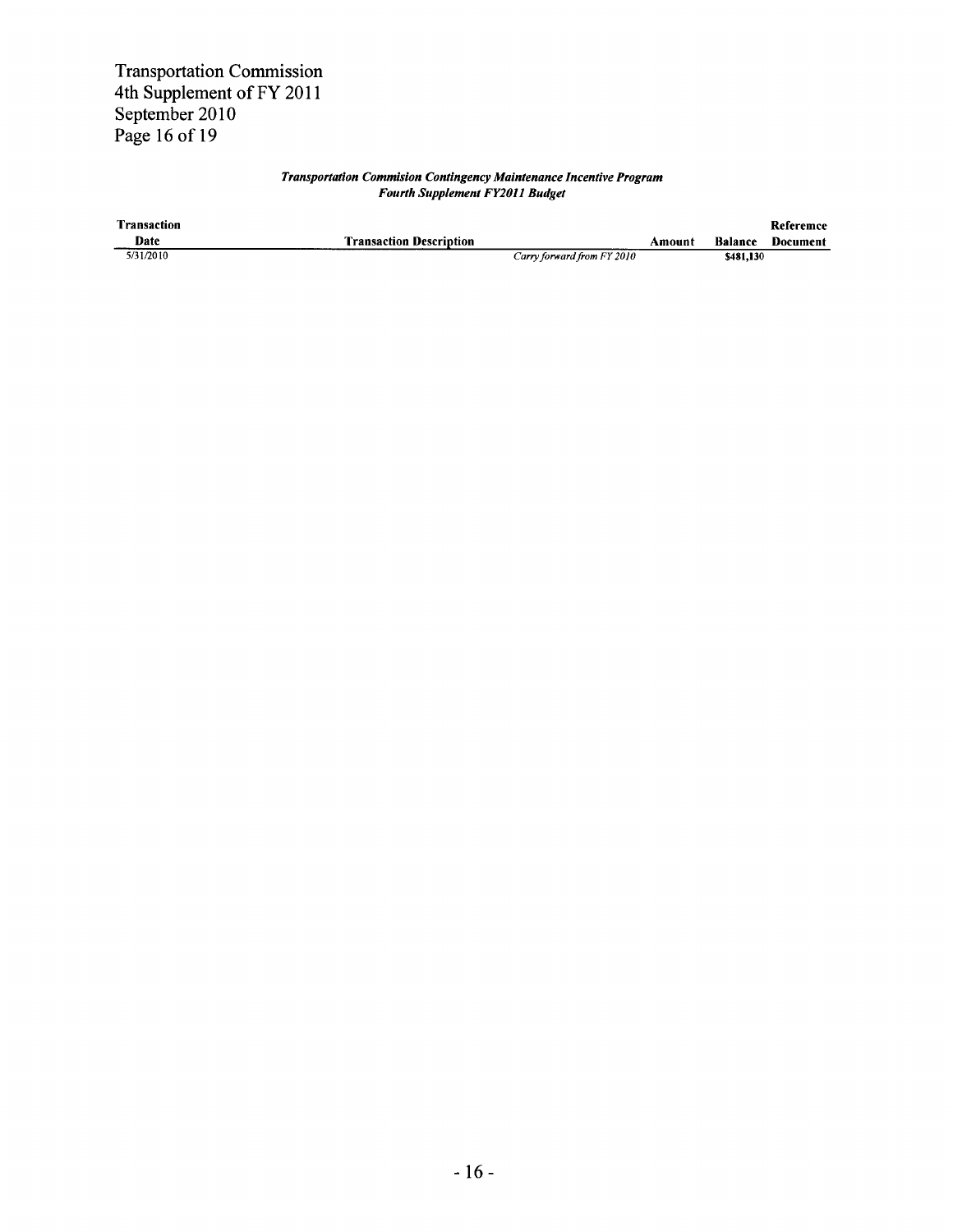## Transportation Commission 4th Supplement of FY 2011 September 2010 Page 17 of 19

|                                                                                                                           | <b>SENATE BILL 1</b><br>as of August 30, 2010 |                |                             |                                   |
|---------------------------------------------------------------------------------------------------------------------------|-----------------------------------------------|----------------|-----------------------------|-----------------------------------|
| Balance Forward from 2007                                                                                                 |                                               |                |                             | \$33,657,446                      |
| FY 2008 Actual                                                                                                            |                                               |                |                             | \$241,068,866                     |
| Less: 10% for Transit                                                                                                     |                                               |                |                             | $-$ \$24,106,887<br>\$216,961,979 |
| FY 2008 SB 1 Revenue for Highway Projects                                                                                 |                                               |                |                             |                                   |
| FY 2008 Received                                                                                                          |                                               |                |                             | \$241,068,866                     |
| FY 2008 Projects Approved to be Budgeted:                                                                                 |                                               |                |                             |                                   |
| PEIS for I 70 West                                                                                                        | RI                                            | 12256          | $-600,000$                  |                                   |
| US 40/287 (Final PE full corridor)                                                                                        | R1                                            | 12325          | $-1,100,000$                |                                   |
| I 70 West Placeholder                                                                                                     | RI                                            | 15613, 16755   | -500,000                    |                                   |
| I 25, 8 lane widening: Lincoln to Meadows/Founders                                                                        | RI                                            | 16025          | $-8,500,000$                |                                   |
| US 287 South of Lamar                                                                                                     | R2                                            | 15069<br>16390 | -24,000,000<br>-\$1,500,000 |                                   |
| I-25 & SH 7 Drainage Improvements<br>I 25/SH 392                                                                          | R4<br>R4                                      | 16639          | $-$500,000$                 |                                   |
| US 160, Wolf Creek Pass (Lake Creek Trailhead)                                                                            | R5                                            | 16661          | $-$1,600,000$               |                                   |
| US 36 Mayors/RTD (TRANSIT)                                                                                                | DTD                                           | 16198          | $-2,000,000$                |                                   |
| City of Fort Collins (TRANSIT)                                                                                            | DTD                                           | 17295          | $-2,300,000$                |                                   |
| RTD (TRANSIT)                                                                                                             | DTD                                           | 16825          | $-1,730,000$                |                                   |
| Neighbor to Neighbor (TRANSIT)                                                                                            | DTD                                           | 17135          | $-150,000$                  |                                   |
| Special Transit (TRANSIT)                                                                                                 | <b>DTD</b>                                    | 16971          | $-5,250,000$                |                                   |
| Supplemental to FTA funding-Rolling Stock (TRANSIT)                                                                       | <b>DTD</b>                                    | 16987, 16972   | $-670,000$                  |                                   |
| Debt Sevice                                                                                                               |                                               |                | -70,600,000                 |                                   |
| Total to Budget in FY 2008                                                                                                |                                               |                |                             | $-$121,000,000$                   |
|                                                                                                                           |                                               |                |                             |                                   |
| Projects from 2007 still needing to be budgeted:<br>US 160, Wolf Creek Pass (Ice Age Pull Out)                            | R5                                            | 16147          | $-710,000$                  |                                   |
| Mason Corridor BRT Initial Phases (TRANSIT)                                                                               | <b>DTD</b>                                    | 16665          | -4,560,000                  |                                   |
| Fort Collins S. Station Intermodal Transit Facility (TRANSIT)                                                             | DTD                                           | 17295          | $-1,200,000$                |                                   |
| Fort Collins S. Station Intermodal Transit Facility (TRANSIT)                                                             | DTD                                           | 17295          | $-250,000$                  |                                   |
|                                                                                                                           |                                               |                |                             |                                   |
| <b>Highway Project Savings Returned to Pool:</b>                                                                          | R1                                            | 11944          | 10                          |                                   |
| 2 Miles West Berthoud Falls-W<br>PEIS for I 70 West                                                                       | RI                                            | 12256          | 100,000                     |                                   |
| Berthoud Falls W. 2 Mi.                                                                                                   | R1                                            | 12418          | 919,142                     |                                   |
| Kit Carson Bridge (return SB1 in exchange for DEMO/NCIP)                                                                  | RI                                            | 12491          | 1,489,758                   |                                   |
| I-25/Relocation of SH 85 Int.                                                                                             | RI                                            | 12524          | 393                         |                                   |
| North Bore Tunnel Lighting/VMS                                                                                            | RI                                            | 13166          | 62,702                      |                                   |
| Hogback Park N Ride Phase II (Swap of FY 09 CDC funds)                                                                    | RI                                            | 13385          | 9,000,000                   |                                   |
| I 25 Railroad Overpass                                                                                                    | R1                                            | 13968          | 975,576                     |                                   |
| I-25, 5th St. to Meadows Pkwy.                                                                                            | RI                                            | 14598          | 1,117,679                   |                                   |
| I-70 Sediment Control Phase III (bid savings)                                                                             | RI                                            | 15052          | 201,686                     |                                   |
| I-70 Aux Lane - Empire Jct. E                                                                                             | RI                                            | 15613          | 1,500,000                   |                                   |
| 1-25, Fr. Rd. & 8-Laning                                                                                                  | RI                                            | 16025          | 3,922,962                   |                                   |
| US 40/287 W OF Kit Carson                                                                                                 | RI                                            | 16026          | 2,933,697                   |                                   |
| EJMT - South Tunnel Panel Replacement                                                                                     | RI                                            | 16102          | 4,836,693                   |                                   |
| US 40/287 - Hugo East                                                                                                     | R1                                            | 16262          | 784,445                     |                                   |
| 1-70 Twin Tunnels Westbound                                                                                               | RI                                            | 16410          | 749,194                     |                                   |
| I-25 Lincoln to County Line Road                                                                                          | R1<br>R1                                      | 16602<br>16701 | 475,000<br>29,070           |                                   |
| I-70 Chain Stations Phase II<br>I-70 Truck Parking at Dotsero                                                             | R1                                            | 16871          | 464,462                     |                                   |
| I-70 Floyd Hill Design Speed Study                                                                                        | R1                                            | 17502          | 200,000                     |                                   |
| SH 85 Main St. Intersection (use SB1 in exchange for DEMO)                                                                | R2                                            | 11632          | $-154,260$                  |                                   |
| 125 Corridor E.A.                                                                                                         | R2                                            | 12210          | 4,956                       |                                   |
| N. Nevada/Rockrimmon Intrchng                                                                                             | R2                                            | 12934          | 9,984                       |                                   |
| I 25 Corridor Management                                                                                                  | R2                                            | 13125          | 49                          |                                   |
| Powers/Woodmen Intch (CO005)                                                                                              | R2                                            | 13129          | 2,242,401                   |                                   |
| Jct SH 116-North (return SB1 in exchange for DEMO)                                                                        | R2                                            | 13289          | 1,748,783                   |                                   |
| Powers - B/G to SH83 (C)                                                                                                  | R2                                            | 13540          | 37,587                      |                                   |
| Powers/SH 16 Initial Connect                                                                                              | R2                                            | 13590          | 617,366                     |                                   |
| Powers PH III: SB Asphalt Pave                                                                                            | R2                                            | 14463          | 8,505                       |                                   |
| 125 in CS, Design-Build (COSMIX)                                                                                          | R2                                            | 14740          | 3,720,026                   |                                   |
| US 287 South of Lamar                                                                                                     | R2                                            | 15069          | 1,884,877                   |                                   |
| SH 16 at SH 85 Interchange (return SB1 in exchange for DEMO)                                                              | R2                                            | 15915          | 6,667,871                   |                                   |
| SH 82 PE Corridor                                                                                                         | R3                                            | 12269          | 374                         |                                   |
| I-70 West Vail Pass PE                                                                                                    | R3                                            | 15638          | 1,466,051                   |                                   |
| I-70 No Name Tunnel Rehabilitation                                                                                        | R3                                            | 16240          | 195,472<br>669,137          |                                   |
| I-70 Wildlife Fence in Eagle County                                                                                       | R3<br>R4                                      | 17066<br>12623 | 746,682                     |                                   |
| I-25: S/O WCR 16 - N/O SH 119 (return SB1 in exchange for DEMO)<br>I-25: N/O SH 119 - N/O SH 66 (Swap for bonds/earmarks) | R4                                            | 13192          | 9,889,354                   |                                   |
| US 287: S/O Larimer CR 6 to S/O SH 60                                                                                     | R4                                            | 13393          | 2,963,653                   |                                   |
| 1-25 & SH 7: Preble Creek Drainage                                                                                        | R4                                            | 16390          | 2,259,664                   |                                   |
|                                                                                                                           |                                               |                |                             |                                   |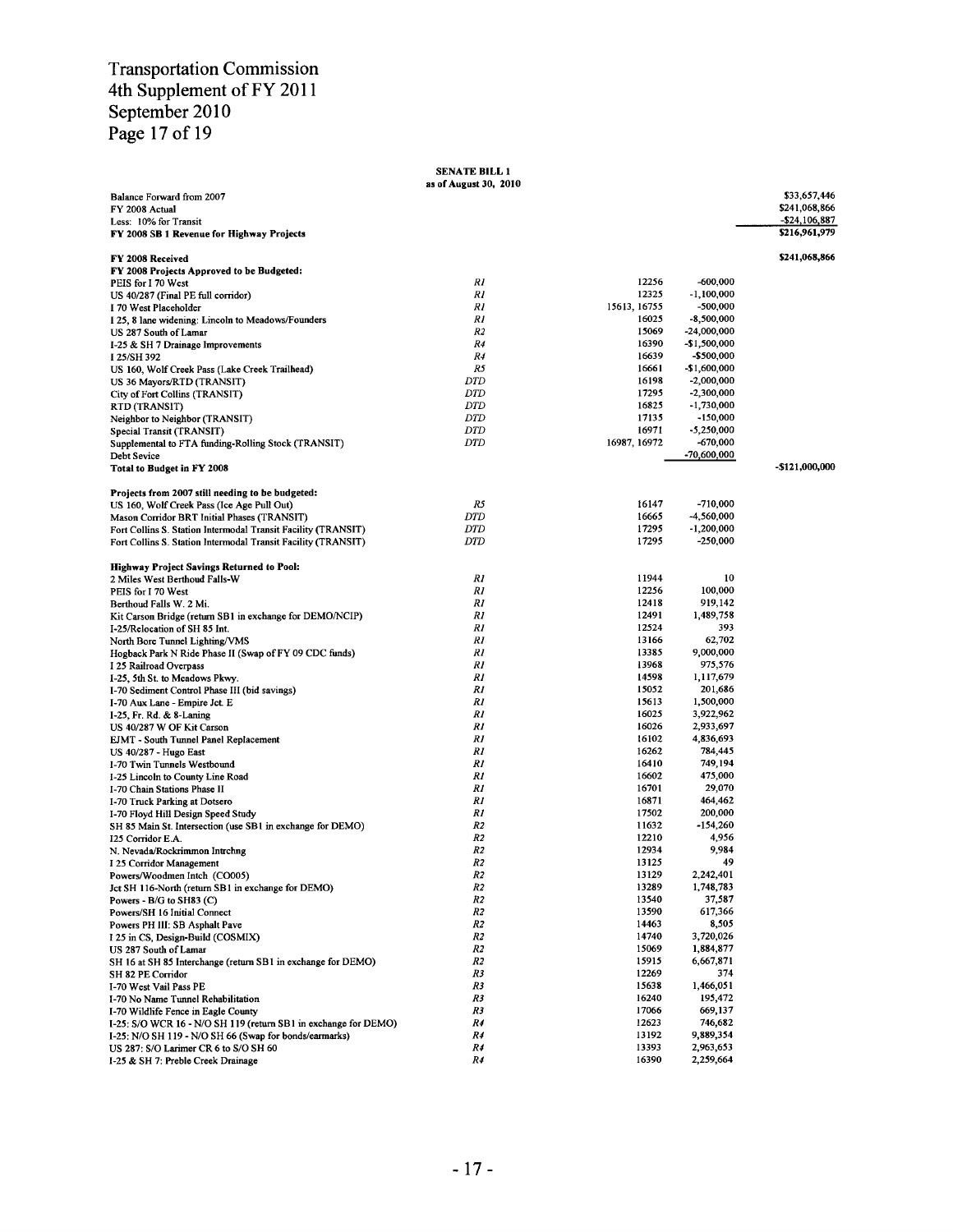## Transportation Commission 4th Supplement of FY 2011 September 2010 Page 18 of 19

| US 287: Larimer CR 6 to SH 402<br>New Mexico State Line to Durango<br>US 550 / NMSL North - Phase II<br>US 160 Right of Way Acquisition<br>US 160, Wolf Creek Pass (Lake Creek Trailhead)<br>East Jct US 160/US 550 E & W<br>West of Mineral/Rio Grande<br>170 Washington/Brighton, Phase IV<br><b>I-270 EXT. PHASE V</b> | R4<br>R5<br>R5<br>R5<br>R5<br>R5<br>R5<br>Rб<br>Rб | 91309<br>12979<br>15666<br>16056<br>16661<br>91050<br>92977<br>12542<br>13500 | 727,062<br>949,765<br>3,913,785<br>1,185<br>1,185,890<br>41,645<br>260,113<br>1,323,438<br>613,485 |               |
|---------------------------------------------------------------------------------------------------------------------------------------------------------------------------------------------------------------------------------------------------------------------------------------------------------------------------|----------------------------------------------------|-------------------------------------------------------------------------------|----------------------------------------------------------------------------------------------------|---------------|
| I-70 Joint Repairs                                                                                                                                                                                                                                                                                                        | Rб                                                 | 15174                                                                         | 490,409                                                                                            |               |
| I-70 East Corridor (Early Action TBD)                                                                                                                                                                                                                                                                                     | Rб                                                 | 16883                                                                         | 712,596                                                                                            |               |
| SH 83, Hampden to I 225                                                                                                                                                                                                                                                                                                   | Rб                                                 | 89055                                                                         | 816,012                                                                                            |               |
| I 70, Washington to Brighton                                                                                                                                                                                                                                                                                              | Rб<br>Rб                                           | 89100<br>90085                                                                | 303,900<br>7,863                                                                                   | \$76,088,149  |
| I 25/US 36/SH 270 Interchange                                                                                                                                                                                                                                                                                             |                                                    |                                                                               |                                                                                                    |               |
| <b>Transit Project Savings Returned to Pool:</b>                                                                                                                                                                                                                                                                          |                                                    |                                                                               |                                                                                                    |               |
| SB1 FY06 FREX Vehicle Purchase                                                                                                                                                                                                                                                                                            | DTD                                                | 16205                                                                         | 454,672                                                                                            |               |
| SB1 FY06 GUNN VALLEY TRANS COACH PURCH                                                                                                                                                                                                                                                                                    | <b>DTD</b>                                         | 16199                                                                         | 1,080                                                                                              |               |
| SB1 FY08 Mason Transportation Corridor BRT<br><b>SB1 FY09 RFTA BRT BUSES</b>                                                                                                                                                                                                                                              | DTD<br><b>DTD</b>                                  | 16665<br>17077                                                                | 60,000<br>178,922                                                                                  | \$694,674     |
| Remaining SB 1 Funds FY 2008 Actually Received                                                                                                                                                                                                                                                                            |                                                    |                                                                               |                                                                                                    | \$230,509,135 |
| Projects Approved to be Budgeted (9S08):                                                                                                                                                                                                                                                                                  |                                                    |                                                                               |                                                                                                    |               |
| EJMT - South Tunnel Panel Replacement                                                                                                                                                                                                                                                                                     | RI                                                 | 16102                                                                         | $-2,210,494$                                                                                       |               |
| I-25 Douglas Lane to 5th St.                                                                                                                                                                                                                                                                                              | RI                                                 | 15555                                                                         | $-2,720,000$                                                                                       |               |
| I-70 West Chain Stations, Phase II<br>I-70 Aux Lane - Empire Jct. E                                                                                                                                                                                                                                                       | $_{RI}$<br>$_{RI}$                                 | 16701<br>15613                                                                | $-600,000$<br>$-17,927$                                                                            | $-55,548,421$ |
|                                                                                                                                                                                                                                                                                                                           |                                                    |                                                                               |                                                                                                    |               |
| Projects Approved to be Budgeted (11S08):                                                                                                                                                                                                                                                                                 |                                                    | 16102                                                                         |                                                                                                    |               |
| EJMT - South Tunnel Panel Replacement<br>Fort Carson Interchange, Phase II                                                                                                                                                                                                                                                | $_{RI}$<br>R <sub>2</sub>                          | 13590                                                                         | $-500,000$<br>-4,500,000                                                                           |               |
| US 160 4th Lane                                                                                                                                                                                                                                                                                                           | R5                                                 | 16042                                                                         | $-1,488,470$                                                                                       | -\$6,488,470  |
| Projects Approved to be Budgeted (12S08):                                                                                                                                                                                                                                                                                 |                                                    |                                                                               |                                                                                                    |               |
| PEIS for I 70 West                                                                                                                                                                                                                                                                                                        | RI                                                 | 12256                                                                         | $-1,500,000$                                                                                       |               |
| I-70 Truck Parking                                                                                                                                                                                                                                                                                                        | $_{RI}$                                            | 16871                                                                         | $-1,000,000$                                                                                       |               |
| Silverthorne Interchange Improvements                                                                                                                                                                                                                                                                                     | R1                                                 | 16755, 15052                                                                  | $-2,200,000$                                                                                       |               |
| I-70 Aux Lane - Empire Jct. E<br>1-70 West Placeholder                                                                                                                                                                                                                                                                    | RI<br>R1                                           | 15613<br>16880/12256/15613/16765                                              | $-300,000$<br>$-1,500,000$                                                                         |               |
| Fort Carson Interchange, Phase II                                                                                                                                                                                                                                                                                         | R <sub>2</sub>                                     | 15915                                                                         | -13,000,000                                                                                        |               |
| Drainage Improvements at I 25 & SH 7                                                                                                                                                                                                                                                                                      | R4                                                 | 16390                                                                         | $-4,500,000$                                                                                       |               |
| US 160, Jct. 3 to Florida River                                                                                                                                                                                                                                                                                           | R5                                                 | 16575                                                                         | $-3,500,000$                                                                                       |               |
| US 550, New Mexico State Line to Durango                                                                                                                                                                                                                                                                                  | R5                                                 | 16575                                                                         | $-1,000,000$                                                                                       |               |
| East Corridor - Continuation of I 70 Viaduct Joint Repairs<br>Supplemental to FTA Funding-Rolling Stock (TRANSIT)                                                                                                                                                                                                         | Rб<br><b>DTD</b>                                   | 15564<br>16969, 16970, 16972, 16973, 16974                                    | $-3,287,402$<br>$-1,310,000$                                                                       |               |
| City of Denver (TRANSIT)                                                                                                                                                                                                                                                                                                  | DTD                                                | 17075                                                                         | $-3,180,000$                                                                                       |               |
| Eagle County Regional Transportation Authority (TRANSIT)                                                                                                                                                                                                                                                                  | <b>DTD</b>                                         | 17076                                                                         | $-580,000$                                                                                         |               |
| Roarding Fork Transportation Authority (TRANSIT)                                                                                                                                                                                                                                                                          | DTD                                                | 17077                                                                         | $-1,030,000$                                                                                       |               |
| Debt Sevice<br>Debt Sevice-additional amt. required due to rounding                                                                                                                                                                                                                                                       |                                                    |                                                                               | $-22,400,000$<br>$-331,100$                                                                        | -\$60,618,502 |
|                                                                                                                                                                                                                                                                                                                           |                                                    |                                                                               |                                                                                                    |               |
| Projects Approved to be Budgeted (2S09):<br><b>EJMT</b> - South Tunnel Panel Replacement                                                                                                                                                                                                                                  | R1                                                 | 16102                                                                         | -340,954                                                                                           |               |
| I-25/Relocation of SH 85 Int.                                                                                                                                                                                                                                                                                             | R1                                                 | 12524                                                                         | $-74,468$                                                                                          |               |
| East Corridor - Continuation of I 70 Viaduct Joint Repairs                                                                                                                                                                                                                                                                | Rб                                                 | 16883                                                                         | $-712,596$                                                                                         | $-$1,128,018$ |
| Projects Approved to be Budgeted (3S09):                                                                                                                                                                                                                                                                                  |                                                    |                                                                               |                                                                                                    |               |
| I-70 Truck Parking at Dotsero<br>US 160 at Lake Creek Construction                                                                                                                                                                                                                                                        | RI<br>R5                                           | 16871                                                                         | $-1,200,000$                                                                                       |               |
|                                                                                                                                                                                                                                                                                                                           |                                                    | 16661                                                                         | -628,929                                                                                           | -\$1,828,929  |
| Projects Approved to be Budgeted (5S09):<br>US 40/287 (Final PE Full Corridor)                                                                                                                                                                                                                                            | R1                                                 | 12325                                                                         | $-1,100,000$                                                                                       |               |
| I 25 Lane Balance Project                                                                                                                                                                                                                                                                                                 | R1                                                 | 16602                                                                         | $-3,200,000$                                                                                       |               |
| I 70 West                                                                                                                                                                                                                                                                                                                 | R1                                                 | 16871, 15613, 16755, 15954, 17070                                             | -4,500,000                                                                                         |               |
| I 25/SH 16 (Ft. Carson) Interchange Phase II                                                                                                                                                                                                                                                                              | R2                                                 | 15915                                                                         | $-7,000,000$                                                                                       |               |
| I 70 Fiber Optic IT Phase I                                                                                                                                                                                                                                                                                               | R3                                                 | 17058                                                                         | $-300,000$                                                                                         |               |
| I 70 Fiber Optic IT Phase II<br>I 70 Phase I Truck Parking Plan Implementation                                                                                                                                                                                                                                            | R3<br>R3                                           | 17059<br>17067                                                                | $-200,000$<br>$-300,000$                                                                           |               |
| Wildlife Fencing                                                                                                                                                                                                                                                                                                          | R3                                                 | 17066                                                                         | $-3,500,000$                                                                                       |               |
| Roaring Fork Transporation Authority (TRANSIT)                                                                                                                                                                                                                                                                            | DTD                                                | 17077                                                                         | $-3,450,000$                                                                                       | -\$23,550,000 |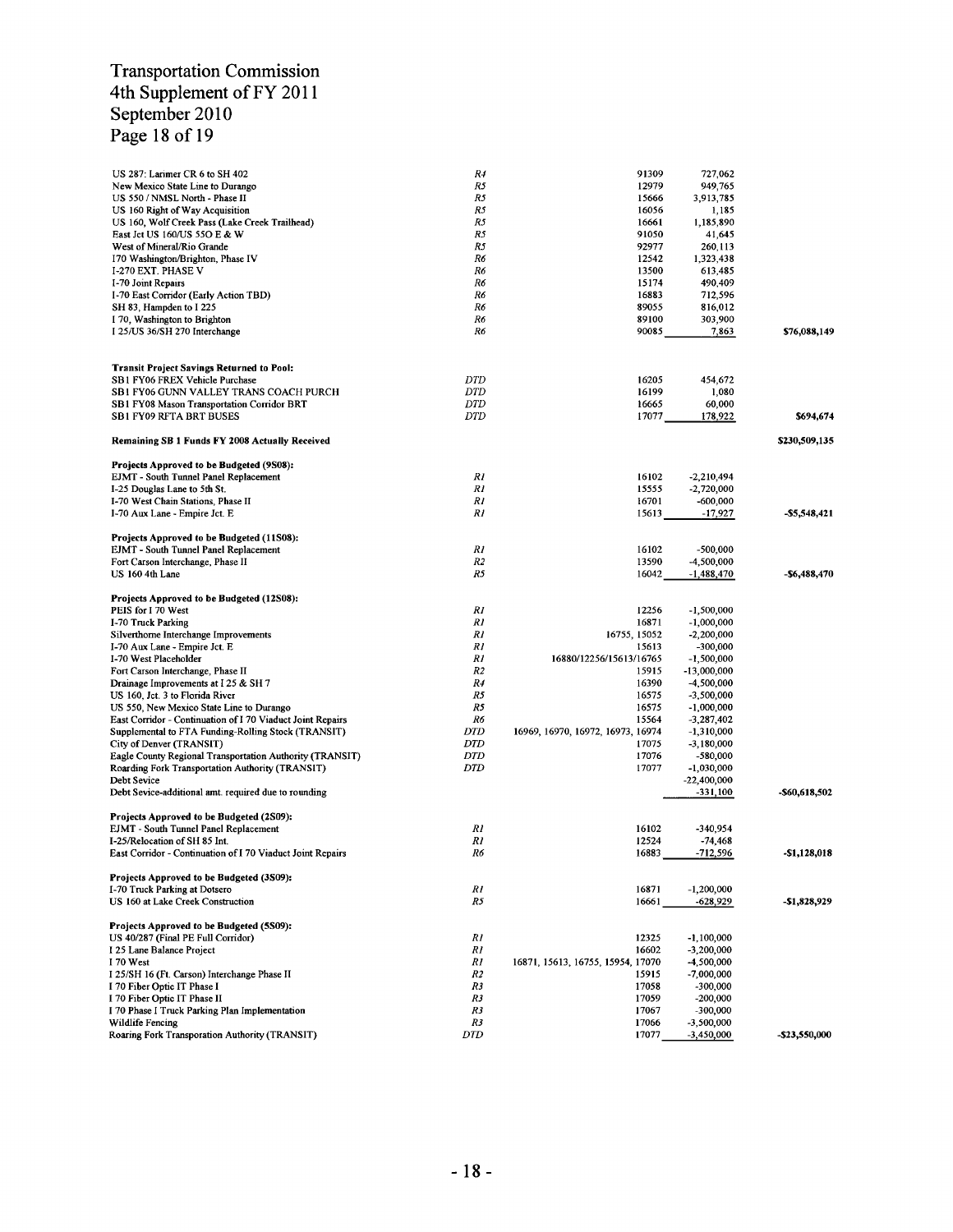## Transportation Commission 4th Supplement of FY 2011 September 2010 Page 19 of 19

| Projects where bond funds were swapped with SB-1 funds        |                |       |               |               |
|---------------------------------------------------------------|----------------|-------|---------------|---------------|
| I 25 in CS, Design-Build                                      | R <sub>2</sub> | 14740 | -527,580      |               |
| JCT SH 83 - West                                              | R <sub>2</sub> | 88175 | $-271,579$    |               |
| Arbitrage Expense Transbonds                                  | НQ             | 15587 | $-226,231$    | -\$1,025,390  |
| Projects Approved to be Budgeted (8S09):                      |                |       |               |               |
| <b>I-70 PEIS</b>                                              | RI             | 12256 | $-1,000,000$  |               |
| EJMT 2400CC Medium Voltage Switch Gear                        | R1             | 17148 | -400,000      |               |
| Powers Boulevard Environmental Assessment                     | R2             | 13589 | -750,000      |               |
| RTD-Access-a-Ride - FY 2008 (TRANSIT)                         | <b>DTD</b>     | 16825 | $-2,500$      |               |
| Rolling Stock - FY 2008 (TRANSIT)                             | <b>DTD</b>     | 16973 | $-20,000$     |               |
| RTD Access-a-Ride - FY 2009 (TRANSIT)                         | <b>DTD</b>     | 16825 | $-1,078,000$  |               |
|                                                               |                |       |               |               |
| Purchase Two Vehicles for Pueblo (TRANSIT)                    | <b>DTD</b>     | 17855 | $-80,000$     | -\$4,836,900  |
| Projects Approved to be Budgeted (10S09):                     |                |       |               |               |
| I-25 South Corridor Design                                    | R1             | 13705 | $-475,000$    |               |
| I-25 North Design Build Procurement                           | R <sub>2</sub> | 17354 | $-700,000$    |               |
| US 550 @ Farmington Hill (TC Resolution 1702)                 | R5             | 16575 | 6,700,000     |               |
| US 550, NMSL North Phase II (TC Resolution 1702)              | R5             | 15666 | 4,239,951     |               |
| US 160 Interchange Phase III (TC Resolution 1702)             | R5             | 17280 | -6,700,000    | \$3,064,951   |
| Projects Approved to be Budgeted (6S10):                      |                |       |               |               |
| Powers/SH16 Initial Connect                                   | R <sub>2</sub> | 13590 | 300,000       |               |
| SH 16 @ SH 85 Interchange                                     | R <sub>2</sub> | 15915 | $-300,000$    |               |
| I-70 Dowd Junction PE                                         | R3             | 15637 | 175,000       |               |
| I-70 Eagle Interchange                                        | R3             | 16594 | $-175,000$    | \$0           |
|                                                               |                |       |               |               |
| Projects Approved to be Budgeted FY 2010                      |                |       |               |               |
| Debt Service                                                  | HO.            |       | -93,332,963   |               |
| 7th Pot Earmark Match                                         | НQ             |       | $-2,685,491$  | -\$96,018,454 |
| * I-70 Floyd Hill Design Speed Study \$300,000                | RI             | 17502 |               |               |
| Projects Approved to be Budgeted (8S10):                      |                |       |               |               |
| US 287 Phase 1                                                | RI             | 16262 | $-15,000,000$ |               |
|                                                               |                |       |               | -\$20,000,000 |
| Projects Approved to be Budgeted (10S10):                     |                |       |               |               |
| I-25: SH 7 to SH 6 Corridor                                   | R4             | 91032 | $-1,500,000$  | -\$1,500,000  |
| Projects Approved to be Budgeted (11S10):                     |                |       |               |               |
| I-70 Floyd Hill Design Speed Study                            | $_{RI}$        | 17502 | 200,000       |               |
| 1-70 Auxiliary Lane @ Empire Junction                         | R1             | 15613 | $-200,000$    |               |
| I-70 Auxiliary Lane @ Empire Junction                         | RI             | 15613 | 500,000       |               |
| 1-70 Mtn Corridor PEIS                                        | RI             | 12256 | -500,000      | \$0           |
| Projects Approved to be Budgeted (12S10):                     |                |       |               |               |
| S.B. 1 distribution authorized per TC May Resolution re: HIRE | R1             | 16376 | $-3,500,000$  | -\$3,500,000  |
|                                                               |                |       |               |               |
| Projects Approved to be Budgeted (4S11):                      |                |       |               |               |
| Fiber Optics I-25/SH 85/SH16                                  | R <sub>2</sub> | 17970 | $-300,000$    | -\$300,000    |
|                                                               |                |       |               |               |

Remaining SB <sup>I</sup> Highway Funds Actually Received \$1,979,510 Remaining SB <sup>I</sup> Transit Funds Actually Received \$726,449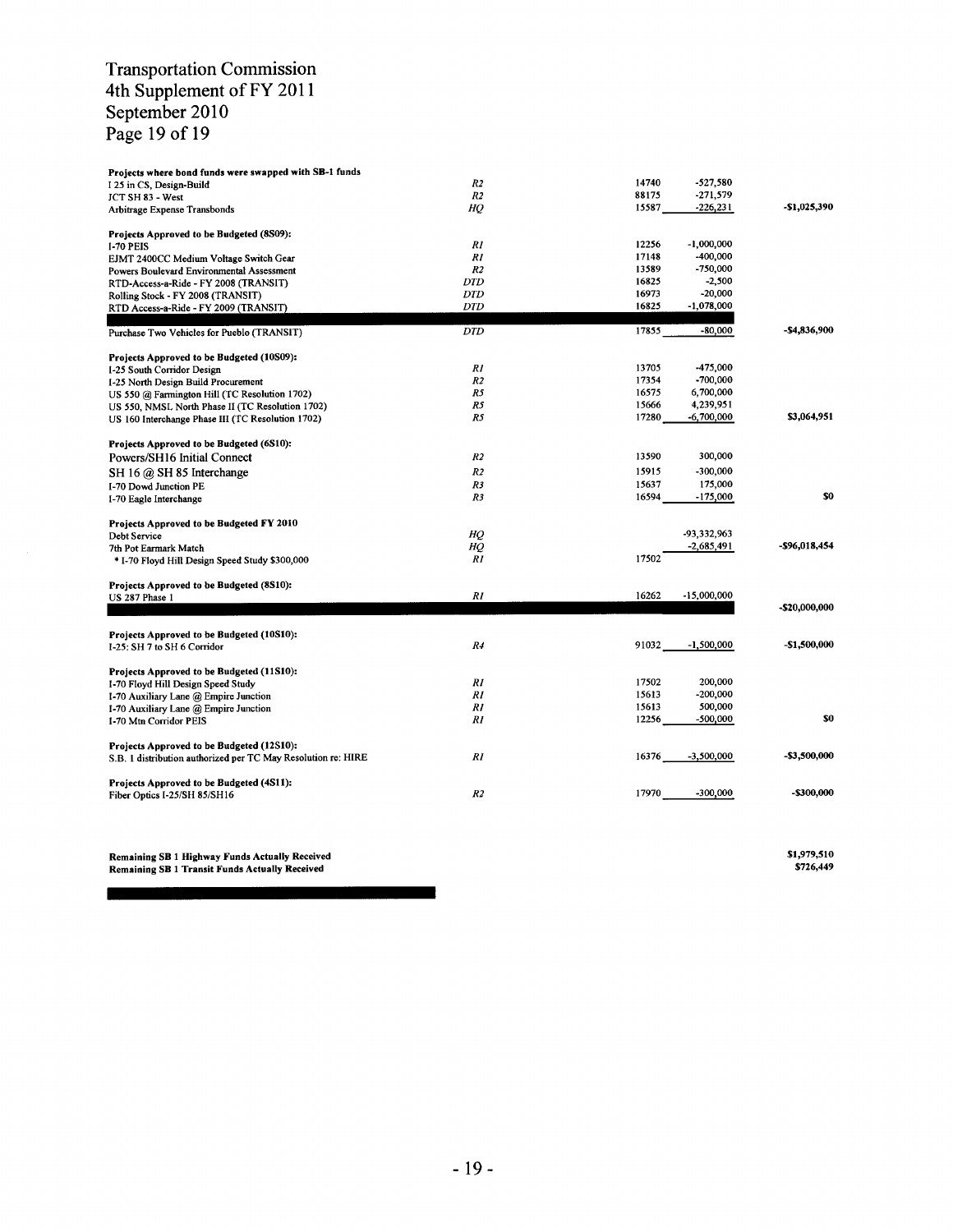# COLORADO DEPARTMENT OF TRANSPORTATION

## STATE OF COLORADO

Fourth Supplement

Fiscal year 2010-2011

Dated: September 3, 2010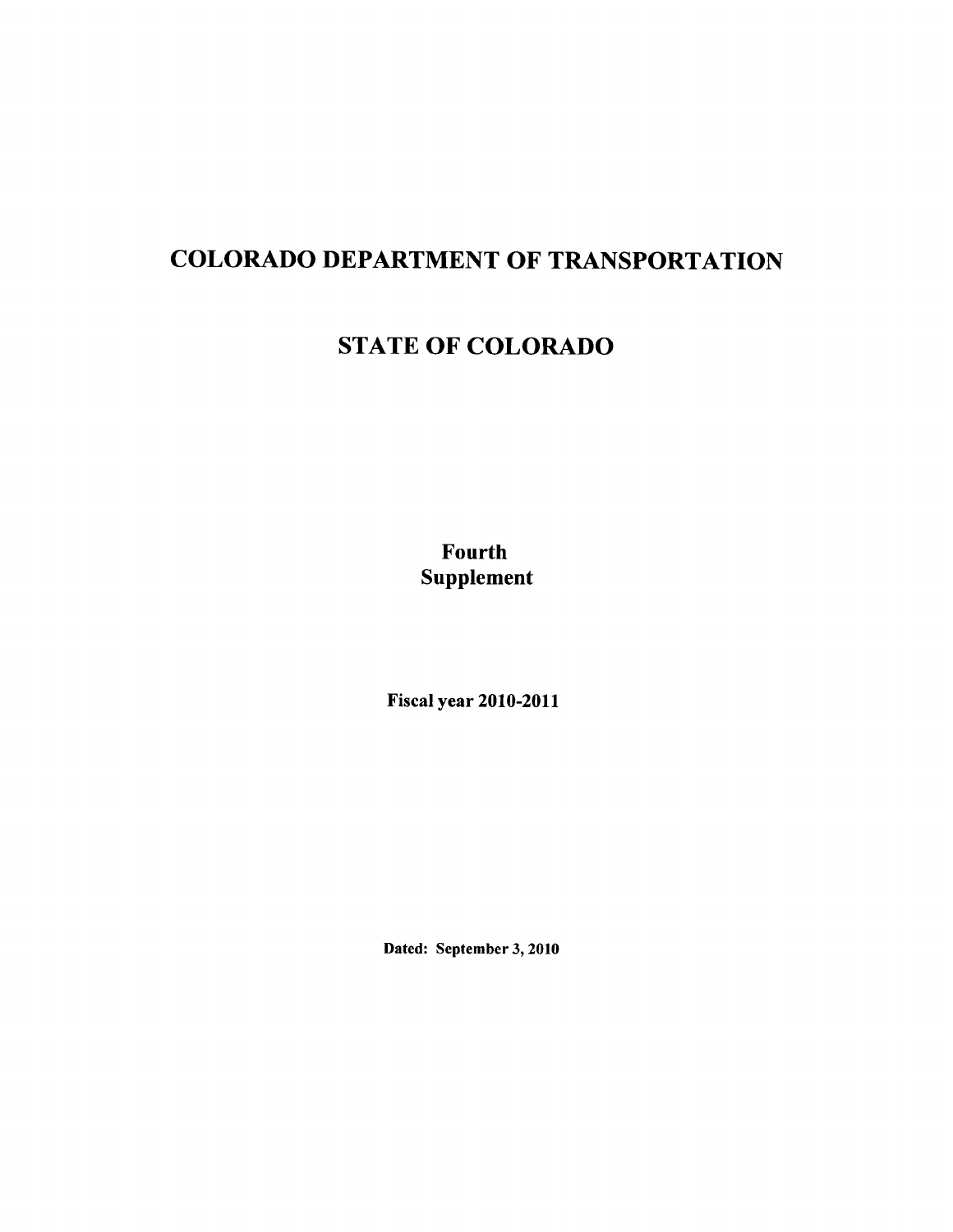## COLORADO DEPARTMENT OF TRANSPORTATION

## STATE OF COLORADO

RESOLUTION NO. TC - 1903

"BE IT RESOLVED, That the Fourth Supplement to the Fiscal Year 2010-2011 Budget be approved by the Commission"